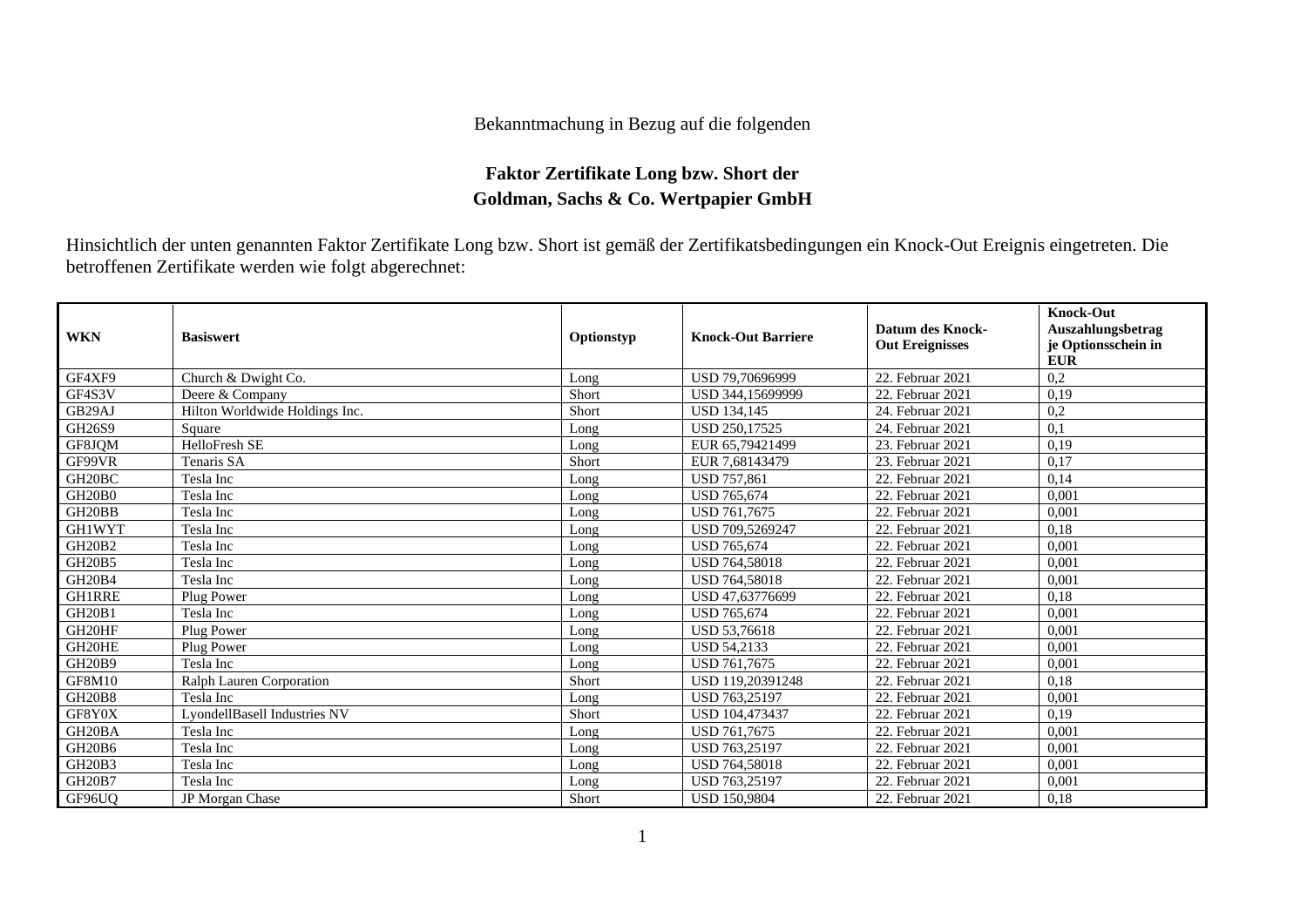|               |                                              |            |                           | <b>Datum des Knock-</b> | <b>Knock-Out</b><br>Auszahlungsbetrag |
|---------------|----------------------------------------------|------------|---------------------------|-------------------------|---------------------------------------|
| <b>WKN</b>    | <b>Basiswert</b>                             | Optionstyp | <b>Knock-Out Barriere</b> | <b>Out Ereignisses</b>  | je Optionsschein in<br><b>EUR</b>     |
| GF9A1A        | M&T Bank Corporation                         | Short      | USD 157,56223123          | 22. Februar 2021        | 0,2                                   |
| GF7Y9Z        | <b>Bank of America Corp</b>                  | Short      | USD 35,40349999           | 22. Februar 2021        | 0,16                                  |
| GF5VJP        | Lululemon Athletica Inc.                     | Long       | USD 318,16270405          | 22. Februar 2021        | 0,2                                   |
| GF6PFP        | MetLife. Inc.                                | Short      | <b>USD 57,7521</b>        | 22. Februar 2021        | 0,19                                  |
| GF8TUT        | S&P 500 ENERGY INDEX                         | Short      | USD 362,70726875          | 22. Februar 2021        | 0,2                                   |
| <b>GF8U87</b> | UNITED BANKSHARES, INC.                      | Short      | USD 37,2485               | 22. Februar 2021        | 0,2                                   |
| GF8DT8        | <b>EOG</b> Resources                         | Short      | USD 67,28615468           | 22. Februar 2021        | 0,18                                  |
| GF6ZBS        | <b>AO</b> Smith Corporation                  | Short      | USD 62,049456             | 22. Februar 2021        | 0,16                                  |
| GF6ZBT        | <b>AO</b> Smith Corporation                  | Short      | USD 62,21990473           | 22. Februar 2021        | 0,16                                  |
| GF7DSS        | Raymond James Financial, Inc.                | Short      | USD 121,79749999          | 22. Februar 2021        | 0,19                                  |
| GF6Z8Y        | Booking Holdings Inc.                        | Short      | USD 2.409,13565623        | 22. Februar 2021        | 0,2                                   |
| GF3A8C        | Apple                                        | Long       | USD 124,37103926          | 22. Februar 2021        | 0,17                                  |
| GF99WP        | International Consolidated Airlines Group SA | Short      | GBP 1,88946288            | 23. Februar 2021        | 0,19                                  |
| GF7579        | Amadeus                                      | Short      | EUR 59,32552799           | 23. Februar 2021        | 0.15                                  |
| GF79TR        | <b>RATIONAL AG</b>                           | Long       | EUR 723,59881822          | 23. Februar 2021        | 0,19                                  |
| GF7575        | Amadeus                                      | Short      | EUR 59,34275136           | 23. Februar 2021        | 0,14                                  |
| GC374J        | Zalando                                      | Long       | EUR 88,58849999           | 23. Februar 2021        | 0,12                                  |
| GF99PT        | Delivery Hero AG                             | Long       | EUR 110,829305            | 23. Februar 2021        | 0,16                                  |
| GF9JE6        | Delivery Hero AG                             | Long       | EUR 110,04649999          | 23. Februar 2021        | 0.17                                  |
| GF9ZRW        | Lufthansa                                    | Short      | EUR 12,115478             | 23. Februar 2021        | 0,14                                  |
| GF9WU3        | Lufthansa                                    | Short      | EUR 11,95369781           | 23. Februar 2021        | 0,15                                  |
| GF8YWX        | Bankia SA                                    | Short      | EUR 1.62536999            | 23. Februar 2021        | 0,18                                  |
| <b>GF7DKJ</b> | Airbus                                       | Short      | EUR 98,01297999           | 23. Februar 2021        | 0,19                                  |
| GF8YMM        | Fraport                                      | Short      | EUR 48,961224             | 23. Februar 2021        | 0,19                                  |
| GF4XGD        | <b>KPN</b>                                   | Long       | EUR 2,84766349            | 23. Februar 2021        | 0,07                                  |
| <b>GF989Z</b> | Easyjet                                      | Short      | GBP 9,18966               | 23. Februar 2021        | 0,2                                   |
| GF8YRD        | Royal Dutch Shell plc                        | Short      | EUR 17,04827999           | 23. Februar 2021        | 0,14                                  |
| GF9WVG        | Lufthansa                                    | Short      | EUR 11,90991799           | 23. Februar 2021        | 0,15                                  |
| GH00YW        | Fraport                                      | Short      | EUR 48,4718               | 23. Februar 2021        | 0,18                                  |
| <b>GH0KWY</b> | Fraport                                      | Short      | EUR 48,14708599           | 23. Februar 2021        | 0.2                                   |
| GF9ZU1        | Lufthansa                                    | Short      | EUR 11,6484               | 23. Februar 2021        | 0,14                                  |
| GF5FKQ        | <b>SAP</b>                                   | Long       | EUR 101,82199999          | 23. Februar 2021        | 0,16                                  |
| <b>GHOLOH</b> | Varta AG                                     | Long       | EUR 112,26782999          | 23. Februar 2021        | 0,16                                  |
| GF9LNW        | Evotec                                       | Long       | EUR 32,409                | 23. Februar 2021        | 0,17                                  |
| <b>GF5BNB</b> | Varta AG                                     | Long       | EUR 112,26782999          | 23. Februar 2021        | $\overline{0,2}$                      |
| <b>GH0NGU</b> | Evotec                                       | Long       | EUR 32,2428               | 23. Februar 2021        | 0,14                                  |
| GF79RB        | Nordex SE                                    | Long       | EUR 23,9757               | 23. Februar 2021        | 0,13                                  |
| GF8DJW        | Nordex SE                                    | Long       | EUR 23.93404999           | 23. Februar 2021        | 0,19                                  |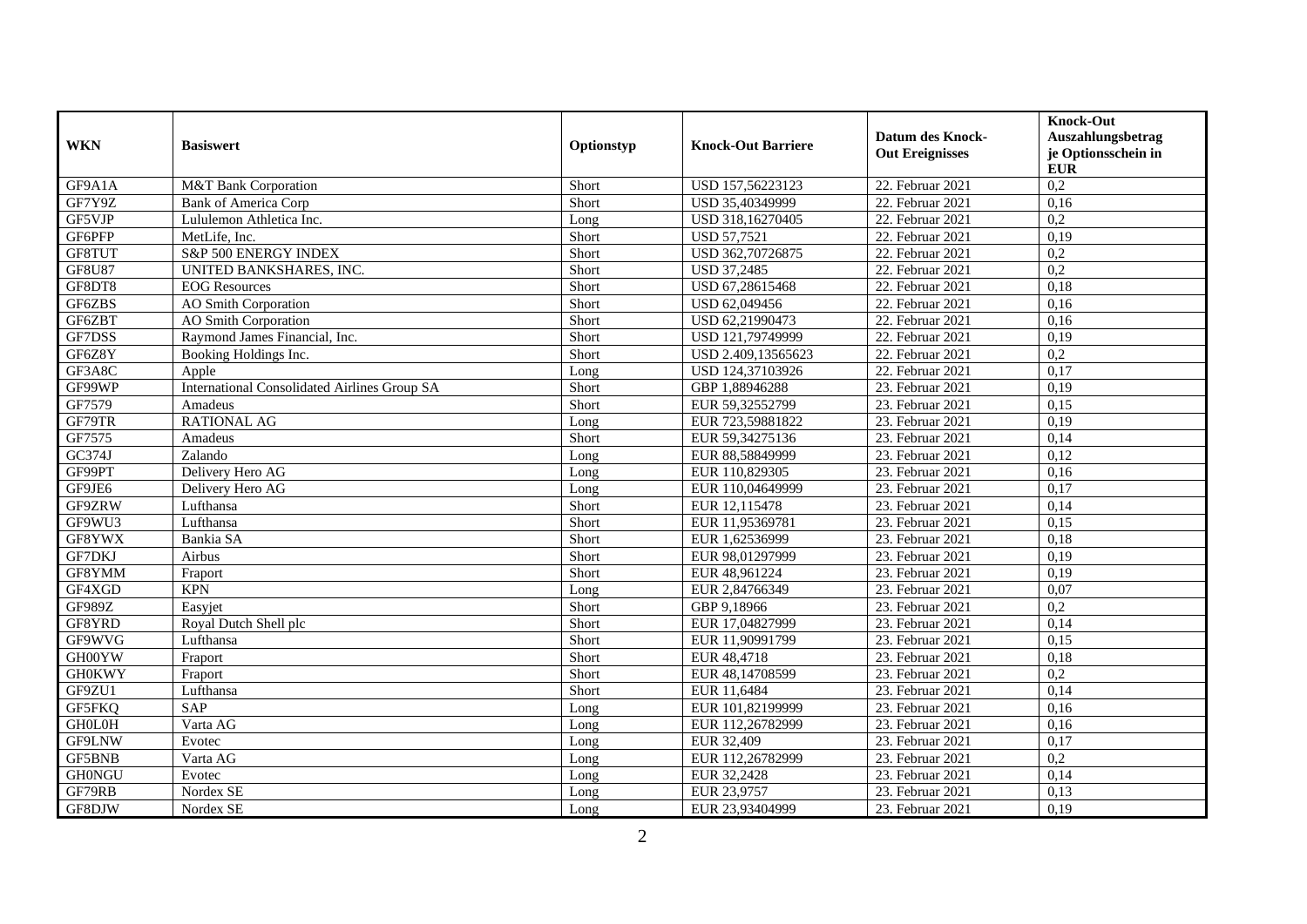| <b>WKN</b>    | <b>Basiswert</b>                | Optionstyp | <b>Knock-Out Barriere</b> | <b>Datum des Knock-</b><br><b>Out Ereignisses</b> | <b>Knock-Out</b><br>Auszahlungsbetrag<br>je Optionsschein in<br><b>EUR</b> |
|---------------|---------------------------------|------------|---------------------------|---------------------------------------------------|----------------------------------------------------------------------------|
| <b>GF7DNU</b> | Wartsila                        | Short      | EUR 9,05279999            | 23. Februar 2021                                  | 0,15                                                                       |
| GF5LXW        | <b>VERBUND AG</b>               | Long       | EUR 63,56007              | 23. Februar 2021                                  | 0,16                                                                       |
| GF77DQ        | Bechtle                         | Long       | EUR 155,79311999          | 23. Februar 2021                                  | 0,17                                                                       |
| GF1VM1        | Ocado Group PLC                 | Long       | GBP 23,109625             | 23. Februar 2021                                  | 0,16                                                                       |
| GF99RH        | Evotec                          | Long       | EUR 32,472156             | 23. Februar 2021                                  | 0,16                                                                       |
| GF5BNC        | Bechtle                         | Long       | EUR 156,01599999          | 23. Februar 2021                                  | 0,15                                                                       |
| <b>GF7Y82</b> | STMicroelectronics N.V.         | Long       | EUR 32,49033199           | 23. Februar 2021                                  | 0,18                                                                       |
| GF5011        | Euronext                        | Long       | EUR 89,98226999           | 23. Februar 2021                                  | 0,18                                                                       |
| GF7GEQ        | Experian plc                    | Long       | GBP 23,631211             | 23. Februar 2021                                  | 0,18                                                                       |
| GF5M4T        | Jungheinrich                    | Long       | EUR 37,049796             | 23. Februar 2021                                  | 0,15                                                                       |
| GF7Y39        | Nemetschek                      | Long       | EUR 52,18599999           | 23. Februar 2021                                  | 0,19                                                                       |
| GF9R26        | Nordex $\overline{\text{SE}}$   | Long       | EUR 22,609125             | 23. Februar 2021                                  | 0,13                                                                       |
| GF5C27        | Nordex SE                       | Long       | EUR 22,101741             | 23. Februar 2021                                  | 0,18                                                                       |
| GF62C5        | <b>Hypoport AG</b>              | Long       | EUR 543,94972128          | 23. Februar 2021                                  | 0,07                                                                       |
| GF72GV        | Accor                           | Short      | EUR 34,25779999           | 23. Februar 2021                                  | 0,15                                                                       |
| <b>GF79T8</b> | Smith & Nephew                  | Long       | GBP 13,867                | 23. Februar 2021                                  | 0,19                                                                       |
| <b>GF77R5</b> | Just Eat Takeaway.com N.V.      | Long       | EUR 81,02249999           | 23. Februar 2021                                  | $\overline{0,2}$                                                           |
| GC4Y26        | Givaudan                        | Long       | CHF 3.487,73039999        | 23. Februar 2021                                  | 0,18                                                                       |
| GC8TYL        | Merck                           | Long       | EUR 135,43599999          | 23. Februar 2021                                  | 0,15                                                                       |
| GF8U29        | <b>SMA Solar Technology</b>     | Long       | EUR 52,47699999           | 23. Februar 2021                                  | 0,16                                                                       |
| GH0QRZ        | Delivery Hero AG                | Long       | EUR 108,26914805          | 23. Februar 2021                                  | 0,15                                                                       |
| GF72KF        | Delivery Hero AG                | Long       | EUR 108,95737999          | 23. Februar 2021                                  | 0,14                                                                       |
| GC6431        | Fraport                         | Short      | EUR 49,8836               | 23. Februar 2021                                  | 0,15                                                                       |
| GF8JC6        | <b>Wacker Chemie</b>            | Long       | EUR 103,94999999          | 23. Februar 2021                                  | 0,14                                                                       |
| GH05DK        | Zalando                         | Long       | EUR 84,70773342           | 23. Februar 2021                                  | 0,2                                                                        |
| GF9UP9        | Zalando                         | Long       | EUR 84,17327186           | 23. Februar 2021                                  | 0,14                                                                       |
| GC5Q8Z        | Zalando                         | Long       | EUR 84,82649999           | 23. Februar 2021                                  | 0,16                                                                       |
| CHOJBH        | Varta AG                        | Long       | EUR 110,26199999          | 23. Februar 2021                                  | 0,18                                                                       |
| GF4UL7        | Siemens Gamesa Renewable Energy | Long       | EUR 30,70091223           | 23. Februar 2021                                  | 0,14                                                                       |
| GF7V42        | Vinci                           | Short      | EUR 88,1062               | 23. Februar 2021                                  | 0,18                                                                       |
| GF77KD        | JCDecaux SA                     | Short      | EUR 18,803974             | 23. Februar 2021                                  | 0,14                                                                       |
| <b>GC759N</b> | Inditex                         | Short      | EUR 27,146687             | 23. Februar 2021                                  | 0,16                                                                       |
| <b>GH0SNV</b> | Nordex SE                       | Long       | EUR 21,79799918           | 23. Februar 2021                                  | 0,19                                                                       |
| GH10VC        | Wacker Chemie                   | Long       | EUR 103,36679999          | 23. Februar 2021                                  | 0,15                                                                       |
| GF8J8T        | Gerresheimer AG                 | Long       | EUR 87,17231249           | 23. Februar 2021                                  | 0,17                                                                       |
| GC7689        | <b>Iberdrola</b>                | Long       | EUR 10,08419999           | 23. Februar 2021                                  | 0,17                                                                       |
| GF8DMD        | Wacker Chemie                   | Long       | EUR 103,06802987          | 23. Februar 2021                                  | 0,15                                                                       |
| GF6J7D        | Hochtief                        | Long       | EUR 73,66124999           | 23. Februar 2021                                  | $\overline{0,2}$                                                           |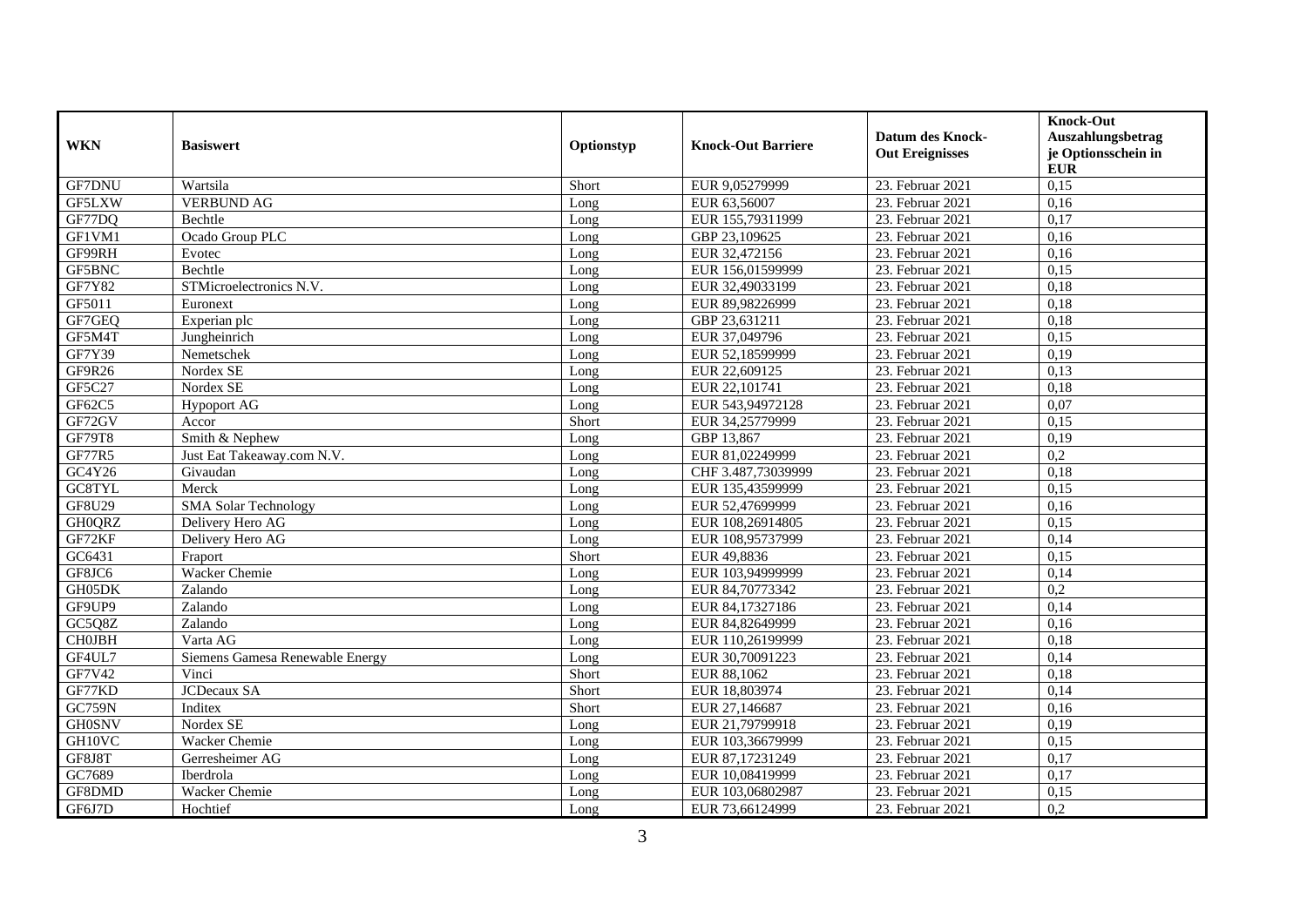|               | <b>Basiswert</b>          | Optionstyp |                           |                        | <b>Knock-Out</b>    |
|---------------|---------------------------|------------|---------------------------|------------------------|---------------------|
| <b>WKN</b>    |                           |            | <b>Knock-Out Barriere</b> | Datum des Knock-       | Auszahlungsbetrag   |
|               |                           |            |                           | <b>Out Ereignisses</b> | je Optionsschein in |
|               |                           |            |                           |                        | <b>EUR</b>          |
| GF32FB        | Nemetschek                | Long       | EUR 51,7825               | 23. Februar 2021       | 0,14                |
| GF5M4U        | Jungheinrich              | Long       | EUR 35,29644273           | 23. Februar 2021       | 0,16                |
| GF8DM0        | RWE St.                   | Long       | EUR 31,0954               | 23. Februar 2021       | 0,15                |
| GF77NB        | RWE St.                   | Long       | EUR 31,050978             | 23. Februar 2021       | 0,15                |
| <b>GH1WYZ</b> | Tesla Inc                 | Long       | USD 696,63749999          | 23. Februar 2021       | 0,16                |
| GF98KE        | Trip.com Group Limited    | Short      | <b>USD 41,2</b>           | 23. Februar 2021       | 0,17                |
| <b>GH1WYW</b> | Tesla Inc                 | Long       | USD 697,99505             | 23. Februar 2021       | 0,14                |
| GF77QA        | Paycom Software           | Long       | USD 372,592164            | 23. Februar 2021       | 0,17                |
| GF6P3L        | iRobot Corporation        | Long       | USD 118,70311899          | 23. Februar 2021       | $\overline{0,2}$    |
| GF5K27        | Xilinx                    | Long       | USD 128,48039399          | 23. Februar 2021       | 0,19                |
| GF4P24        | Paycom Software           | Long       | USD 371,2215              | 23. Februar 2021       | 0,18                |
| GH0D9P        | Peloton Interactive Inc.  | Long       | USD 121,97749999          | 23. Februar 2021       | 0,18                |
| GF6P6E        | Beyond Meat, Inc.         | Long       | USD 147,0885              | 23. Februar 2021       | 0,15                |
| GC74TS        | Xilinx                    | Long       | USD 128,25720099          | 23. Februar 2021       | 0,16                |
| GF7W92        | FRESHPET, INC.            | Long       | USD 145,59675             | 23. Februar 2021       | 0,19                |
| GH15Y0        | Peloton Interactive Inc.  | Long       | USD 121,03437499          | 23. Februar 2021       | 0,17                |
| GF8LZ4        | NATIONAL BEVERAGE CORP.   | Long       | <b>USD 47,2823</b>        | 23. Februar 2021       | 0,18                |
| GF6VE7        | Nokia                     | Long       | EUR 3,25649999            | 23. Februar 2021       | 0,18                |
| GF98G4        | Beyond Meat, Inc.         | Long       | USD 147,8428              | 23. Februar 2021       | 0,14                |
| GH18QF        | <b>BLACKLINE, INC.</b>    | Long       | USD 120,79627999          | 23. Februar 2021       | 0,18                |
| GF7A6R        | <b>Incyte Corporation</b> | Long       | USD 78,209712             | 23. Februar 2021       | 0,15                |
| <b>GB1YHY</b> | Inditex                   | Short      | EUR 27,5918               | 23. Februar 2021       | 0,17                |
| <b>GH0VFB</b> | Tesla Inc                 | Long       | USD 697,99505             | 23. Februar 2021       | 0,001               |
| <b>GH1WLK</b> | Plug Power                | Long       | USD 46,51019999           | 23. Februar 2021       | 0,01                |
| GH1FR0        | Plug Power                | Long       | USD 46,51019999           | 23. Februar 2021       | 0,001               |
| <b>GH1RRN</b> | Plug Power                | Long       | <b>USD 46,7532</b>        | 23. Februar 2021       | 0,001               |
| GH1X9W        | Plug Power                | Long       | <b>USD 47,142</b>         | 23. Februar 2021       | 0,01                |
| <b>GH1RRR</b> | Plug Power                | Long       | USD 46,51019999           | 23. Februar 2021       | 0,001               |
| <b>GH1WLZ</b> | Plug Power                | Long       | <b>USD 47,142</b>         | 23. Februar 2021       | 0,001               |
| GH1TD5        | Plug Power                | Long       | <b>USD 46,7532</b>        | 23. Februar 2021       | 0,001               |
| <b>GH0QTR</b> | Plug Power                | Long       | USD 46,51019999           | 23. Februar 2021       | 0,001               |
| GF79W2        | Freeport-McMoRan          | Long       | USD 37,265088             | 23. Februar 2021       | 0,13                |
| GC2BRF        | JinkoSolar Holding Co Ltd | Long       | USD 49,16199999           | 23. Februar 2021       | 0,15                |
| GF9FUW        | APPFOLIO, INC.            | Long       | USD 153,83964374          | 23. Februar 2021       | 0,15                |
| GF9LN5        | Sunrun                    | Long       | USD 58,0556681            | 23. Februar 2021       | 0,14                |
| GF7UV8        | Mercadolibre              | Long       | USD 1.707,13104823        | 23. Februar 2021       | 0,16                |
| GF91EF        | Las Vegas Sands Corp.     | Short      | USD 64,86558748           | 23. Februar 2021       | 0,19                |
| GF84OM        | SIRIUS XM HOLDINGS INC.   | Long       | USD 5.89959999            | 23. Februar 2021       | 0,17                |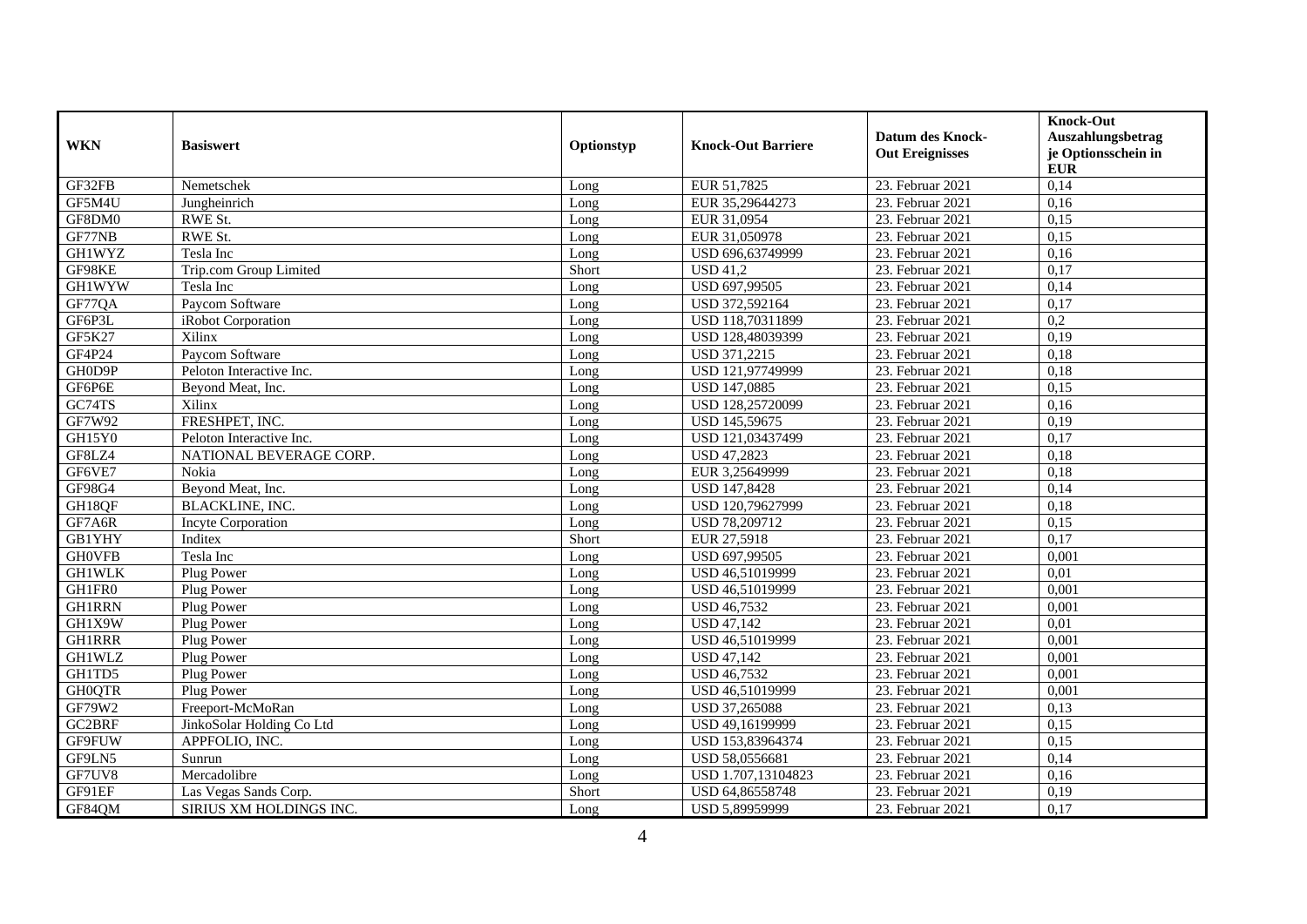|                    |                                              |            |                           | <b>Datum des Knock-</b> | <b>Knock-Out</b><br>Auszahlungsbetrag |
|--------------------|----------------------------------------------|------------|---------------------------|-------------------------|---------------------------------------|
| <b>WKN</b>         | <b>Basiswert</b>                             | Optionstyp | <b>Knock-Out Barriere</b> | <b>Out Ereignisses</b>  | je Optionsschein in<br><b>EUR</b>     |
| GH1WZ5             | Tesla Inc                                    | Long       | USD 661,91726562          | 23. Februar 2021        | 0,19                                  |
| GH1BJ7             | PayPal Holdings, Inc.                        | Long       | USD 267,00375             | 23. Februar 2021        | 0,09                                  |
| GH1BJ6             | PayPal Holdings, Inc.                        | Long       | USD 267,524065            | 23. Februar 2021        | 0,05                                  |
| GF9J84             | Alibaba Group Holding Limited ADR (New York) | Long       | <b>USD 247,65</b>         | 23. Februar 2021        | 0,19                                  |
| GF53F3             | Roku, Inc.                                   | Long       | USD 427,17883199          | 23. Februar 2021        | 0,001                                 |
| GF9J87             | Alibaba Group Holding Limited ADR (New York) | Long       | USD 248,13259999          | 23. Februar 2021        | 0,13                                  |
| GF9ZT6             | Baidu. Inc.                                  | Long       | USD 328,033251            | 23. Februar 2021        | 0,001                                 |
| GF8U0W             | Baidu, Inc.                                  | Long       | USD 328,033251            | 23. Februar 2021        | 0,001                                 |
| GF911M             | Roku, Inc.                                   | Long       | USD 424,16159999          | 23. Februar 2021        | 0,17                                  |
| GF53F1             | Roku, Inc.                                   | Long       | USD 428,53439999          | 23. Februar 2021        | 0,001                                 |
| GF5VWD             | Roku, Inc.                                   | Long       | USD 427,17883199          | 23. Februar 2021        | 0,001                                 |
| GF911K             | Roku, Inc.                                   | Long       | USD 428,53439999          | 23. Februar 2021        | 0,001                                 |
| GF9J7U             | Alibaba Group Holding Limited ADR (New York) | Long       | USD 248,91999999          | 23. Februar 2021        | 0,17                                  |
| GF45J0             | Apple                                        | Long       | <b>USD 123,48</b>         | 23. Februar 2021        | 0,09                                  |
| GF5VWB             | Roku, Inc.                                   | Long       | USD 428,53439999          | 23. Februar 2021        | 0,001                                 |
| GF2XMA             | Apple                                        | Long       | USD 123,30359999          | 23. Februar 2021        | 0,19                                  |
| <b>GFORRD</b>      | Apple                                        | Long       | USD 122,21999999          | 23. Februar 2021        | 0,13                                  |
| GF5SEP             | Apple                                        | Long       | <b>USD 123,48</b>         | 23. Februar 2021        | 0,15                                  |
| GF8NHA             | Baidu, Inc.                                  | Long       | USD 329,0742              | 23. Februar 2021        | 0,001                                 |
| GF9ZSV             | Baidu, Inc.                                  | Long       | USD 325,7163              | 23. Februar 2021        | 0,01                                  |
| GF8U0V             | Baidu, Inc.                                  | Long       | USD 329,0742              | 23. Februar 2021        | 0,001                                 |
| GF4P8G             | Baidu, Inc.                                  | Long       | USD 329,0742              | 23. Februar 2021        | 0.01                                  |
| <b>GF0TNM</b>      | Baidu, Inc.                                  | Long       | USD 328,604094            | 23. Februar 2021        | 0,001                                 |
| GF9UQL             | Baidu, Inc.                                  | Long       | USD 325,7163              | 23. Februar 2021        | 0,001                                 |
| GH1TD6             | Plug Power                                   | Long       | USD 45,68399999           | 23. Februar 2021        | 0,11                                  |
| GH20UT             | <b>Ballard Power Systems Inc</b>             | Long       | USD 29,39099999           | 23. Februar 2021        | 0.01                                  |
| GH1FR1             | Plug Power                                   | Long       | USD 45,68399999           | 23. Februar 2021        | 0,06                                  |
| GH20HH             | Plug Power                                   | Long       | USD 45,68399999           | 23. Februar 2021        | 0,12                                  |
| <b>GH0QSG</b>      | <b>Ballard Power Systems Inc</b>             | Long       | USD 29,39099999           | 23. Februar 2021        | 0,001                                 |
| GH1RS1             | <b>Ballard Power Systems Inc</b>             | Long       | USD 29,39099999           | 23. Februar 2021        | 0,01                                  |
| GF8UTY             | Tesla Inc                                    | Long       | USD 696,63749999          | 23. Februar 2021        | 0,001                                 |
| GH1UE <sub>8</sub> | <b>Ballard Power Systems Inc</b>             | Long       | USD 29,14859999           | 23. Februar 2021        | 0,01                                  |
| GF6RVY             | Plug Power                                   | Long       | USD 45,68399999           | 23. Februar 2021        | 0,15                                  |
| GF9URB             | Plug Power                                   | Long       | USD 45,68399999           | 23. Februar 2021        | 0,02                                  |
| GF4916             | <b>Ballard Power Systems Inc</b>             | Long       | USD 28,99709999           | 23. Februar 2021        | 0,01                                  |
| GF9ZSM             | <b>Ballard Power Systems Inc</b>             | Long       | USD 28,48199999           | 23. Februar 2021        | 0,17                                  |
| GH1WZ3             | Tesla Inc                                    | Long       | USD 693,06499999          | 23. Februar 2021        | 0,001                                 |
| GF935M             | Plug Power                                   | Long       | USD 45,68399999           | 23. Februar 2021        | 0,06                                  |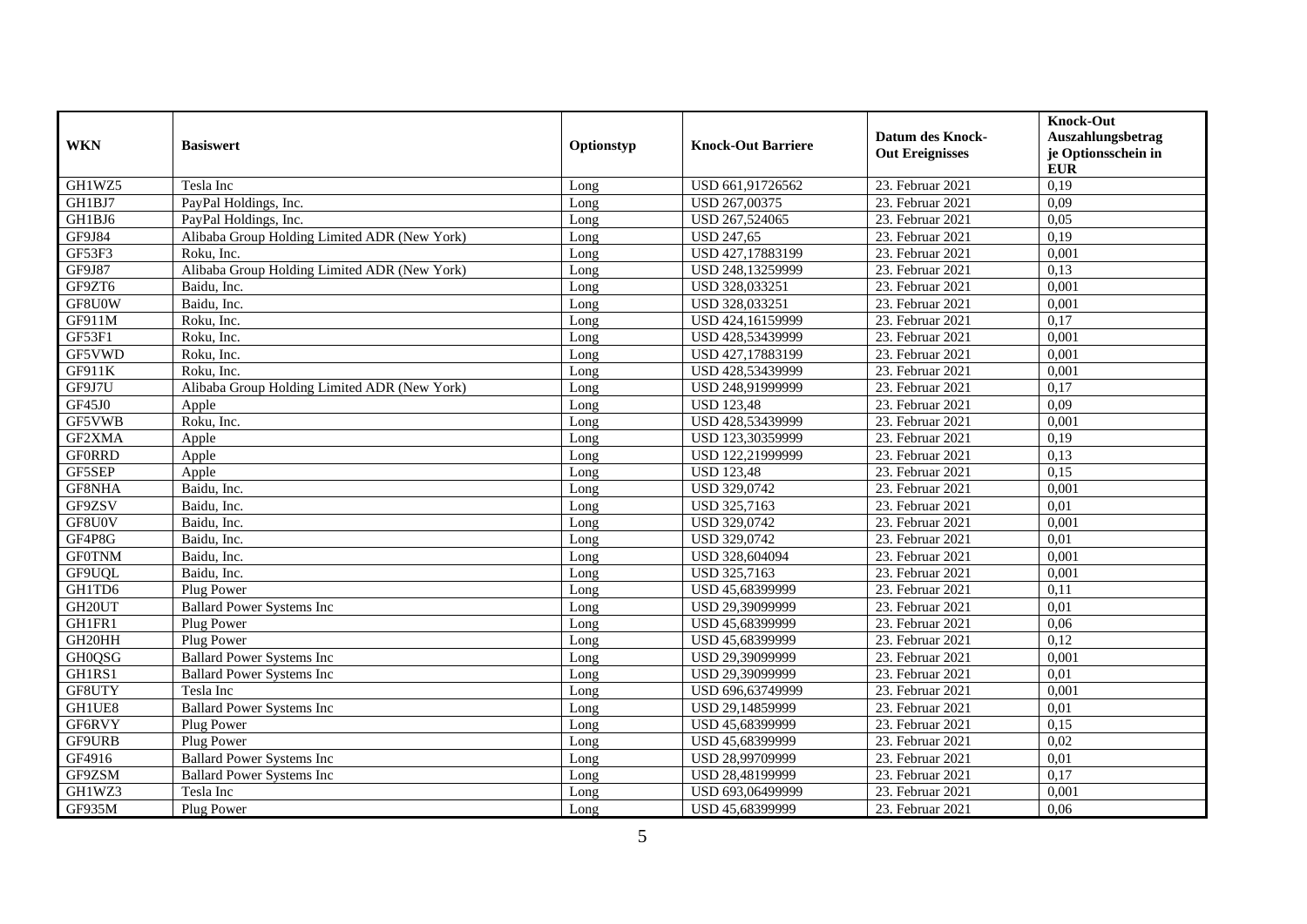|               |                                  |            |                           |                        | <b>Knock-Out</b>    |
|---------------|----------------------------------|------------|---------------------------|------------------------|---------------------|
| <b>WKN</b>    | <b>Basiswert</b>                 | Optionstyp | <b>Knock-Out Barriere</b> | Datum des Knock-       | Auszahlungsbetrag   |
|               |                                  |            |                           | <b>Out Ereignisses</b> | je Optionsschein in |
|               |                                  |            |                           |                        | <b>EUR</b>          |
| GF9WWP        | <b>Ballard Power Systems Inc</b> | Long       | USD 29,14859999           | 23. Februar 2021       | 0,001               |
| <b>GH1FKL</b> | Tesla Inc                        | Long       | USD 697,99505             | 23. Februar 2021       | 0,001               |
| <b>GF329K</b> | Amazon.com                       | Long       | USD 3107,26490599         | 23. Februar 2021       | 0,19                |
| <b>GH1FOZ</b> | Plug Power                       | Long       | <b>USD 46,7532</b>        | 23. Februar 2021       | 0.001               |
| GF99PD        | Tesla Inc                        | Long       | USD 693,06499999          | 23. Februar 2021       | 0,001               |
| GF9LLQ        | Plug Power                       | Long       | USD 45,68399999           | 23. Februar 2021       | 0,03                |
| GH1T23        | Tesla Inc                        | Long       | USD 699,2097              | 23. Februar 2021       | 0,001               |
| <b>GH1FKQ</b> | Tesla Inc                        | Long       | USD 696,63749999          | 23. Februar 2021       | 0,001               |
| GF5VU6        | Tesla Inc                        | Long       | USD 693,06499999          | 23. Februar 2021       | 0,001               |
| GF9363        | Tesla Inc                        | Long       | USD 696,63749999          | 23. Februar 2021       | 0,001               |
| GH1WZ4        | Tesla Inc                        | Long       | USD 693,06499999          | 23. Februar 2021       | 0,001               |
| GH1WZ1        | Tesla Inc                        | Long       | USD 696,63749999          | 23. Februar 2021       | 0,001               |
| <b>GH1WYV</b> | Tesla Inc                        | Long       | USD 699,2097              | 23. Februar 2021       | 0,001               |
| <b>GH1FKJ</b> | Tesla Inc                        | Long       | USD 699,2097              | 23. Februar 2021       | 0,001               |
| GF284L        | Tesla Inc                        | Long       | USD 687,70625             | 23. Februar 2021       | 0,17                |
| <b>GH1FKF</b> | Tesla Inc                        | Long       | <b>USD 700,21</b>         | 23. Februar 2021       | 0,001               |
| <b>GF284K</b> | Tesla Inc                        | Long       | USD 687,70625             | 23. Februar 2021       | 0,05                |
| GF6ADC        | MasterCard                       | Short      | USD 353,43475             | 24. Februar 2021       | 0,16                |
| GF8VQ4        | Xerox                            | Short      | <b>USD 24,8472</b>        | 23. Februar 2021       | 0,18                |
| GF8VKU        | Marathon Oil Corporation         | Short      | USD 11,46071998           | 23. Februar 2021       | 0,17                |
| GF6P41        | Parker-Hannifin Corporation      | Short      | USD 288,351434            | 23. Februar 2021       | 0,17                |
| GC7F75        | Wal-Mart                         | Long       | USD 134.93619999          | 23. Februar 2021       | 0.19                |
| GF8LSU        | <b>Textron Inc</b>               | Short      | USD 52,65464399           | 23. Februar 2021       | 0,19                |
| GF7W4G        | ZEBRA TECHNOLOGIES CORPORATION   | Short      | USD 502,9593              | 23. Februar 2021       | 0,19                |
| GC55JR        | Citigroup                        | Short      | USD 69,45119999           | 23. Februar 2021       | 0,19                |
| GF8U2E        | <b>Walt Disney</b>               | Short      | USD 198,95099999          | 23. Februar 2021       | 0,18                |
| GF7QHF        | General Electric                 | Short      | USD 12,87499999           | 23. Februar 2021       | 0,19                |
| GF7A59        | Archer Daniels Midland Co        | Short      | USD 58,06659              | 23. Februar 2021       | 0,19                |
| GF5C85        | MasterCard                       | Short      | USD 357,90591248          | 23. Februar 2021       | 0,19                |
| GB2TL1        | Wal-Mart                         | Long       | USD 133,5593              | 23. Februar 2021       | 0,17                |
| GF72QV        | <b>WestRock Company</b>          | Short      | USD 44,778176             | 23. Februar 2021       | 0,18                |
| GF7R30        | TRINET GROUP, INC.               | Short      | USD 83,71178999           | 23. Februar 2021       | 0,16                |
| GH1WL8        | Plug Power                       | Long       | USD 38,08992725           | 23. Februar 2021       | 0,18                |
| <b>GHONFD</b> | HollyFrontier Corp               | Short      | <b>USD 39,037</b>         | 23. Februar 2021       | 0,15                |
| <b>GH1WLL</b> | Plug Power                       | Long       | USD 38,52003751           | 23. Februar 2021       | 0,15                |
| <b>GH1RQV</b> | Square                           | Long       | USD 233,00490977          | 23. Februar 2021       | 0,17                |
| GF7W5B        | Green Dot Corp                   | Long       | USD 46,59296058           | 23. Februar 2021       | 0,18                |
| GF8VMM        | <b>Planet Fitness Inc</b>        | Short      | USD 83.58874999           | 23. Februar 2021       | $\overline{0,2}$    |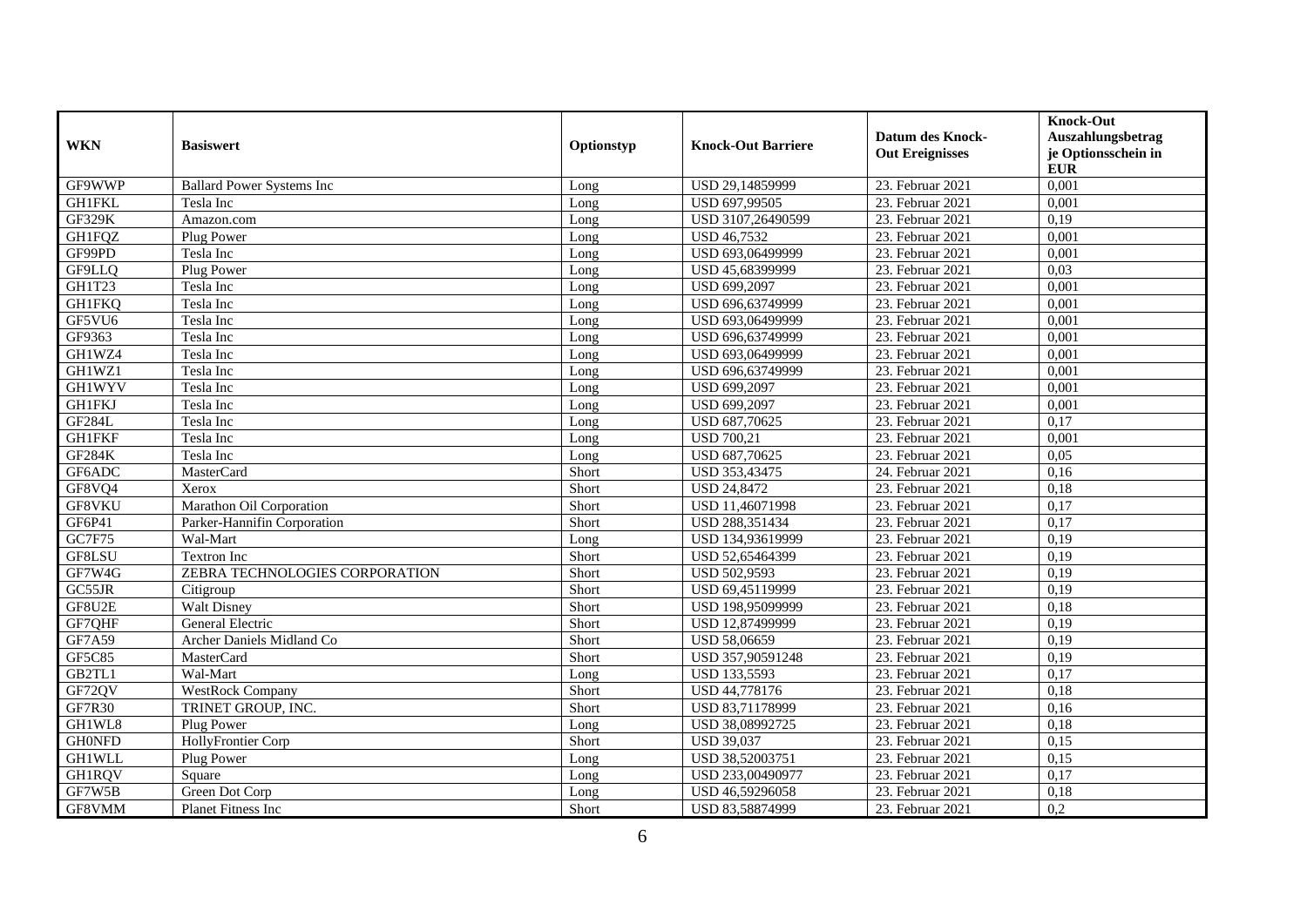| <b>WKN</b>    | <b>Basiswert</b>                | Optionstyp | <b>Knock-Out Barriere</b> | <b>Datum des Knock-</b> | <b>Knock-Out</b><br>Auszahlungsbetrag |
|---------------|---------------------------------|------------|---------------------------|-------------------------|---------------------------------------|
|               |                                 |            |                           | <b>Out Ereignisses</b>  | je Optionsschein in<br><b>EUR</b>     |
| GF99QB        | Marks & Spencer                 | Short      | GBP 1,44979738            | 23. Februar 2021        | 0,18                                  |
| GF7YLJ        | URO STOXX(r) Banks              | Short      | EUR 84,52739999           | 23. Februar 2021        | 0,18                                  |
| GF8LW1        | Aurubis                         | Short      | EUR 75,4578               | 23. Februar 2021        | $\overline{0.2}$                      |
| GH0D6Y        | Amplifon S.p.A.                 | Long       | EUR 32,828001             | 23. Februar 2021        | $\overline{0,1}$                      |
| GC5TPT        | <b>BMW</b>                      | Long       | EUR 68,25228279           | 23. Februar 2021        | 0,19                                  |
| GF8YRQ        | Aena S.M.E., S.A.               | Short      | EUR 142,74287998          | 23. Februar 2021        | 0,17                                  |
| GC82Q4        | Deutsche Bank                   | Short      | EUR 10,22146289           | 23. Februar 2021        | 0,18                                  |
| GB1Y3U        | Nemetschek                      | Long       | EUR 50,57199999           | 23. Februar 2021        | 0,2                                   |
| <b>GH1WYS</b> | Tesla Inc                       | Long       | USD 632,93438111          | 23. Februar 2021        | 0,14                                  |
| GH1T26        | Tesla Inc                       | Long       | USD 621,01614463          | 23. Februar 2021        | 0,17                                  |
| <b>GH1T20</b> | Tesla Inc                       | Long       | USD 645,8514093           | 23. Februar 2021        | 0,17                                  |
| <b>GH1FKM</b> | Tesla Inc                       | Long       | USD 635,7008339           | 23. Februar 2021        | 0,14                                  |
| GH1WZ0        | Tesla Inc                       | Long       | USD 645,68499783          | 23. Februar 2021        | 0,15                                  |
| GF96NJ        | <b>Albemarle Corporation</b>    | Long       | USD 141,418118            | 23. Februar 2021        | 0,2                                   |
| GH20HG        | Plug Power                      | Long       | USD 40,76467838           | 23. Februar 2021        | 0,19                                  |
| GH1T22        | Tesla Inc                       | Long       | USD 669,60373491          | 23. Februar 2021        | 0,14                                  |
| <b>GH1WYU</b> | Tesla Inc                       | Long       | USD 669,60373491          | 23. Februar 2021        | 0,17                                  |
| GH1X1T        | Apple                           | Long       | USD 118,59019199          | 23. Februar 2021        | 0,2                                   |
| GF93GA        | Palo Alto Networks, Inc.        | Long       | USD 354,2406              | 23. Februar 2021        | 0,14                                  |
| GF7LT7        | BROOKS AUTOMATION, INC.         | Long       | USD 72,74999999           | 23. Februar 2021        | 0,18                                  |
| GF3QYG        | NortonLifeLock Inc.             | Long       | USD 19,99725              | 23. Februar 2021        | 0,18                                  |
| <b>GH099V</b> | Diamondback Energy Inc          | Short      | <b>USD 70,452</b>         | 23. Februar 2021        | 0,19                                  |
| GF62J6        | Thermo Fisher Scientific, Inc.  | Long       | USD 453,36580799          | 23. Februar 2021        | 0,15                                  |
| <b>GH1WYR</b> | Tesla Inc                       | Long       | USD 672,481684            | 23. Februar 2021        | 0,14                                  |
| GH0D83        | <b>Invitae Corporation</b>      | Long       | USD 39,27450836           | 23. Februar 2021        | 0,19                                  |
| <b>GH1FKS</b> | Tesla Inc                       | Long       | USD 652,10485849          | 23. Februar 2021        | 0,16                                  |
| <b>GH1WYX</b> | Tesla Inc                       | Long       | USD 666,12013582          | 23. Februar 2021        | 0,19                                  |
| GH20EH        | Apple                           | Long       | USD 118,59019199          | 23. Februar 2021        | 0,18                                  |
| GF99QZ        | PROTO LABS, INC                 | Long       | USD 138,45876             | 23. Februar 2021        | 0,15                                  |
| GF989C        | Shopify Inc.                    | Long       | USD 1.349,39196999        | 23. Februar 2021        | 0,001                                 |
| GF5VUH        | Shopify Inc.                    | Long       | USD 1.339,86099999        | 23. Februar 2021        | 0,08                                  |
| GF8NEX        | <b>SVMK INC.</b>                | Long       | <b>USD 20,0499</b>        | 23. Februar 2021        | 0,1                                   |
| GF98N1        | Invitae Corporation             | Long       | USD 42,88317              | 23. Februar 2021        | 0,14                                  |
| GF8XY4        | TRUPANION, INC.                 | Long       | <b>USD 102,2574</b>       | 23. Februar 2021        | 0,03                                  |
| GF7564        | Regeneron Pharmaceuticals, Inc. | Long       | USD 450,723588            | 23. Februar 2021        | 0,16                                  |
| GF6P2Q        | Gerresheimer AG                 | Long       | EUR 85,67642999           | 23. Februar 2021        | 0,14                                  |
| GF55ZD        | Netflix, Inc.                   | Long       | USD 523,10439999          | 23. Februar 2021        | 0,17                                  |
| GF5SFS        | Beyond Meat, Inc.               | Long       | <b>USD 145.20275</b>      | 23. Februar 2021        | 0,12                                  |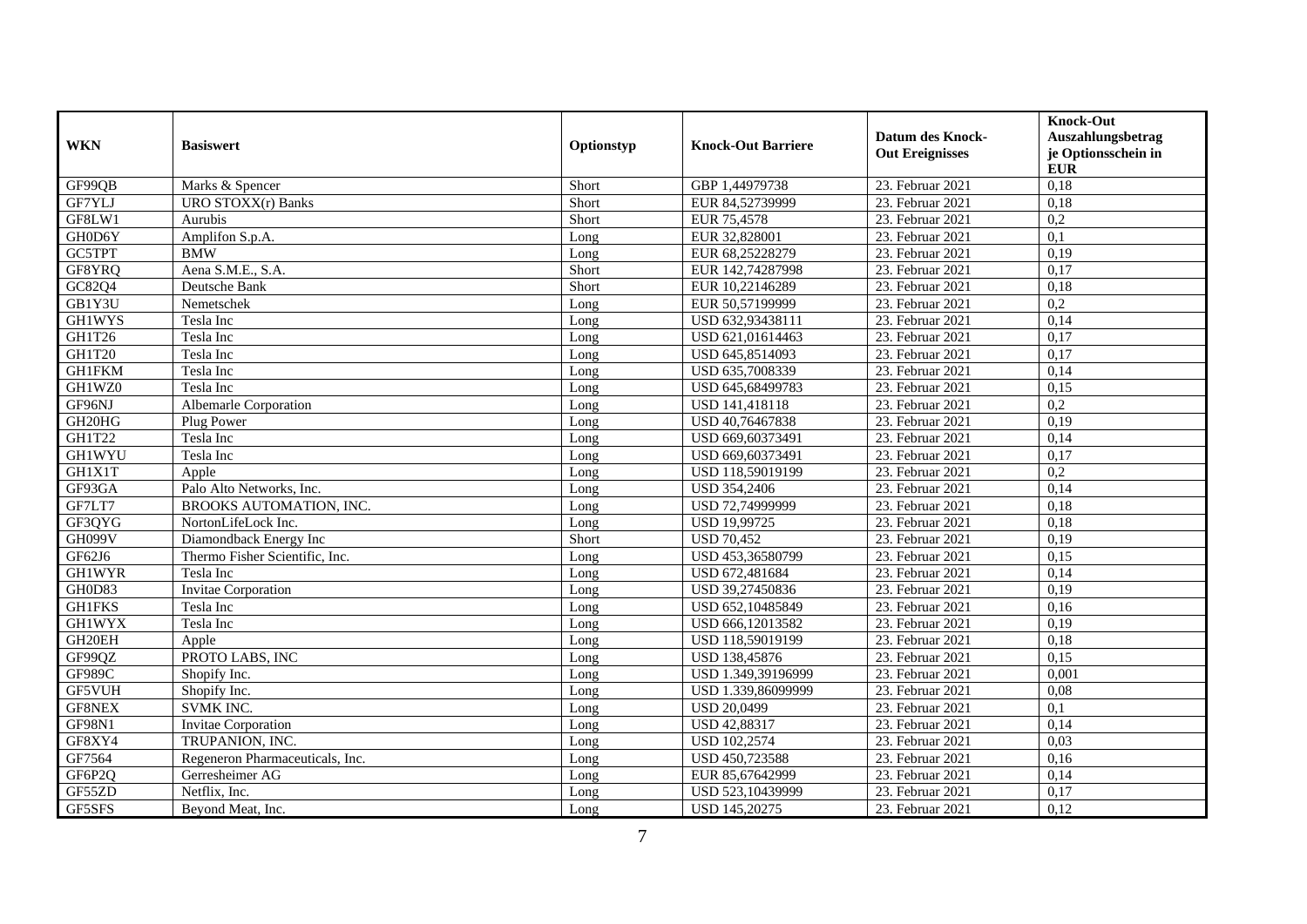|               |                                   |            |                           | <b>Datum des Knock-</b> | <b>Knock-Out</b><br>Auszahlungsbetrag |
|---------------|-----------------------------------|------------|---------------------------|-------------------------|---------------------------------------|
| <b>WKN</b>    | <b>Basiswert</b>                  | Optionstyp | <b>Knock-Out Barriere</b> | <b>Out Ereignisses</b>  | je Optionsschein in<br><b>EUR</b>     |
| GF99QY        | PROTO LABS, INC                   | Long       | USD 160,3313              | 23. Februar 2021        | 0,001                                 |
| GF3CQF        | Nokia                             | Long       | EUR 3,21474999            | 23. Februar 2021        | 0,16                                  |
| GC6DZW        | Home Depot                        | Long       | USD 267,5745              | 23. Februar 2021        | 0,15                                  |
| GF9LQK        | BLUEPRINT MEDICINES CORPORATION   | Long       | USD 95,51099999           | 23. Februar 2021        | 0,16                                  |
| GC9471        | Gerresheimer AG                   | Long       | EUR 86,28052999           | 23. Februar 2021        | 0,16                                  |
| GF96TU        | TWIST BIOSCIENCE CORPORATION      | Long       | USD 128,97739999          | 23. Februar 2021        | 0,08                                  |
| GF7W93        | FRESHPET, INC.                    | Long       | <b>USD 144,8501</b>       | 23. Februar 2021        | 0,03                                  |
| GF7LND        | DIGITAL TURBINE, INC.             | Long       | USD 75,16105999           | 23. Februar 2021        | 0,03                                  |
| GF8NJJ        | Netflix, Inc.                     | Long       | USD 521,44968199          | 23. Februar 2021        | 0,18                                  |
| GF96WA        | Snap Inc                          | Long       | USD 62,14179999           | 23. Februar 2021        | 0,001                                 |
| GF8YRV        | ServiceNow Inc                    | Long       | USD 539,25479999          | 23. Februar 2021        | 0,15                                  |
| GF1Z6V        | Uber Technologies, Inc.           | Long       | USD 53,92725              | 23. Februar 2021        | 0,15                                  |
| GF1ANG        | Nike                              | Long       | USD 133,9366              | 23. Februar 2021        | 0,2                                   |
| GF3TFP        | <b>Advanced Micro Devices</b>     | Long       | <b>USD 82,8089</b>        | 23. Februar 2021        | 0,19                                  |
| GF911V        | IRIDIUM COMMUNICATIONS INC.       | Long       | <b>USD 42,874</b>         | 23. Februar 2021        | 0,01                                  |
| GC05BJ        | The Trade Desk, Inc.              | Long       | USD 819,86339999          | 23. Februar 2021        | 0,09                                  |
| GF8LX4        | Momo Inc                          | Long       | USD 16,62079999           | 23. Februar 2021        | 0.05                                  |
| GF5VZM        | Mercadolibre                      | Long       | USD 1.750,53925199        | 23. Februar 2021        | 0,03                                  |
| GF5VH0        | Okta, Inc. - Class A              | Long       | <b>USD 268,9806</b>       | 23. Februar 2021        | 0,001                                 |
| GF6RQX        | Teladoc Health Inc                | Long       | USD 262,551644            | 23. Februar 2021        | 0,001                                 |
| GF9156        | Adobe Inc.                        | Long       | USD 457,98339999          | 23. Februar 2021        | 0,15                                  |
| GF6RQW        | Teladoc Health Inc                | Long       | USD 263,008536            | 23. Februar 2021        | 0,001                                 |
| GF96PK        | JD.com Inc                        | Long       | USD 95,70679999           | 23. Februar 2021        | 0,09                                  |
| GF8JT2        | Nvidia                            | Long       | USD 562,7454              | 23. Februar 2021        | 0,14                                  |
| GF74Z2        | JD.com Inc                        | Long       | USD 95,40405399           | 23. Februar 2021        | 0,18                                  |
| GF67UV        | Oualcomm                          | Long       | USD 136,475556            | 23. Februar 2021        | 0,18                                  |
| GF3AJM        | <b>Ballard Power Systems Inc</b>  | Long       | USD 28,99709999           | 23. Februar 2021        | 0,04                                  |
| GF5KAU        | <b>Ballard Power Systems Inc.</b> | Long       | USD 28,99709999           | 23. Februar 2021        | 0,11                                  |
| GF3A77        | Tesla Inc                         | Long       | USD 672,27304999          | 23. Februar 2021        | 0,06                                  |
| GF5SE3        | Tesla Inc                         | Long       | USD 672,27304999          | 23. Februar 2021        | 0,11                                  |
| GF919N        | MongoDB, Inc.                     | Long       | USD 380,78319999          | 23. Februar 2021        | 0,03                                  |
| GF8UVR        | Etsy Inc                          | Long       | USD 206,7264              | 23. Februar 2021        | 0,09                                  |
| GF8M0M        | Etsy Inc                          | Long       | USD 206,7264              | 23. Februar 2021        | 0,17                                  |
| GF6RRL        | The Trade Desk, Inc.              | Long       | USD 825,695418            | 23. Februar 2021        | 0,001                                 |
| GF98BP        | The Trade Desk, Inc.              | Long       | <b>USD 824,0895</b>       | 23. Februar 2021        | 0,001                                 |
| <b>GF98N9</b> | Copart                            | Long       | USD 110,27939999          | 23. Februar 2021        | 0,17                                  |
| GF9LMJ        | Square                            | Long       | <b>USD 261,378</b>        | 23. Februar 2021        | 0,001                                 |
| GH20BF        | Tesla Inc                         | Long       | USD 661.91726562          | 23. Februar 2021        | 0,14                                  |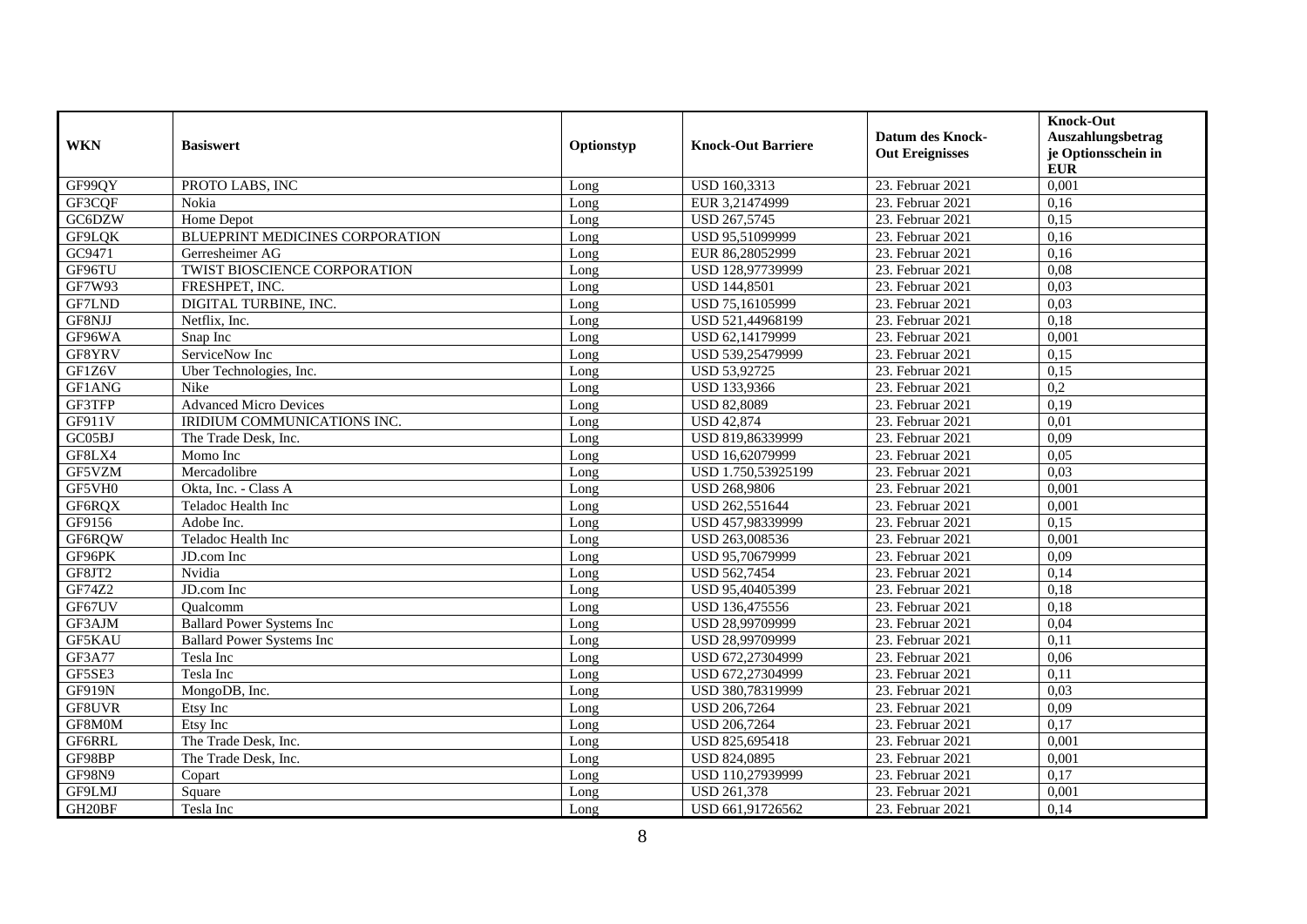|                     |                                  |            |                           | <b>Datum des Knock-</b> | <b>Knock-Out</b><br>Auszahlungsbetrag |
|---------------------|----------------------------------|------------|---------------------------|-------------------------|---------------------------------------|
| <b>WKN</b>          | <b>Basiswert</b>                 | Optionstyp | <b>Knock-Out Barriere</b> | <b>Out Ereignisses</b>  | je Optionsschein in<br><b>EUR</b>     |
| GF99Q1              | Square                           | Long       | USD 261,88735199          | 23. Februar 2021        | 0,001                                 |
| GF11CU              | Arconic Corp                     | Long       | USD 23,83643281           | 23. Februar 2021        | 0,15                                  |
| GH1RQL              | Square                           | Long       | USD 261,88735199          | 23. Februar 2021        | 0,001                                 |
| GF9ZW4              | Square                           | Long       | USD 261,88735199          | 23. Februar 2021        | 0,001                                 |
| GF22V4              | Home Depot                       | Long       | USD 264,92634             | 23. Februar 2021        | 0,17                                  |
| GF99Q2              | Square                           | Long       | USD 261,378               | 23. Februar 2021        | 0,001                                 |
| GH1WZ2              | Tesla Inc                        | Long       | USD 672,27304999          | 23. Februar 2021        | 0,14                                  |
| GF9WWW              | Square                           | Long       | USD 261,88735199          | 23. Februar 2021        | 0,001                                 |
| <b>GH1FKP</b>       | Tesla Inc                        | Long       | USD 679,22156249          | 23. Februar 2021        | 0,16                                  |
| GF7VAE              | Wingstop Inc.                    | Long       | USD 125,86247211          | 23. Februar 2021        | 0,15                                  |
| GH1QS6              | PROTO LABS, INC                  | Long       | USD 155,52136099          | 23. Februar 2021        | 0,17                                  |
| GH <sub>20</sub> BD | Tesla Inc                        | Long       | USD 672,27304999          | 23. Februar 2021        | 0,18                                  |
| GF681F              | Cabot Oil & Gas                  | Long       | USD 17,56344698           | 23. Februar 2021        | 0,15                                  |
| GF4XDH              | Home Depot                       | Long       | USD 264,16994826          | 23. Februar 2021        | 0,19                                  |
| GF98MY              | Paycom Software                  | Long       | USD 358,23826599          | 23. Februar 2021        | 0,15                                  |
| GC6DZU              | Home Depot                       | Long       | USD 263,25292631          | 23. Februar 2021        | 0,18                                  |
| GF96SW              | Lululemon Athletica Inc.         | Long       | USD 308,758996            | 23. Februar 2021        | 0,18                                  |
| GF8NM2              | Crédit Agricole S.A.             | Short      | EUR 11,58719999           | 24. Februar 2021        | 0,18                                  |
| <b>GF98B9</b>       | Cincinnati Financial Corporation | Short      | USD 98,91959999           | 24. Februar 2021        | 0,19                                  |
| GF98C4              | Ashtead                          | Short      | GBP 40,4634               | 24. Februar 2021        | 0,18                                  |
| GF98M2              | Amadeus                          | Short      | EUR 60,384                | 24. Februar 2021        | 0,19                                  |
| <b>GHONHH</b>       | HUGO BOSS Vz.                    | Short      | EUR 31,1266               | 24. Februar 2021        | 0,16                                  |
| GF9ZUU              | Lufthansa                        | Short      | EUR 11,92934599           | 24. Februar 2021        | 0,18                                  |
| GF9WWX              | Lufthansa                        | Short      | EUR 11,95149999           | 24. Februar 2021        | 0,18                                  |
| GF8YMN              | Fraport                          | Short      | EUR 51,92232499           | 24. Februar 2021        | 0,17                                  |
| GH13XW              | HUGO BOSS Vz.                    | Short      | EUR 30,8244               | 24. Februar 2021        | 0,19                                  |
| GF8TXY              | HeidelbergCement                 | Short      | EUR 66,6876               | 24. Februar 2021        | 0,19                                  |
| GF8TZE              | HP                               | Short      | USD 27,92759999           | 24. Februar 2021        | 0,2                                   |
| GF8JEM              | Marriott International Inc.      | Short      | USD 153,004605            | 24. Februar 2021        | 0,16                                  |
| GF7DJE              | <b>Unum Group</b>                | Short      | USD 27,628625             | 24. Februar 2021        | $\overline{0.2}$                      |
| GF7UTM              | Planet Fitness Inc               | Short      | <b>USD 86,4994</b>        | 24. Februar 2021        | 0,19                                  |
| GF7G9G              | Royal Dutch Shell plc            | Short      | EUR 17,20974999           | 24. Februar 2021        | 0,18                                  |
| GF7QS0              | Delta Air Lines, Inc.            | Short      | <b>USD 49,7902</b>        | 24. Februar 2021        | 0,17                                  |
| GF5ZBT              | PerkinElmer Inc                  | Long       | <b>USD 128,3996</b>       | 24. Februar 2021        | 0,18                                  |
| GC74QG              | Dollar Tree, Inc.                | Long       | USD 100,60116199          | 24. Februar 2021        | 0,19                                  |
| GF8NL3              | Ocado Group PLC                  | Long       | GBP 22,883                | 24. Februar 2021        | 0,19                                  |
| GF96V9              | SPS COMMERCE, INC.               | Long       | USD 104,1838              | 24. Februar 2021        | 0,2                                   |
| GC5Z1C              | Verisk Analytics Inc             | Long       | USD 172,80899701          | 24. Februar 2021        | 0,16                                  |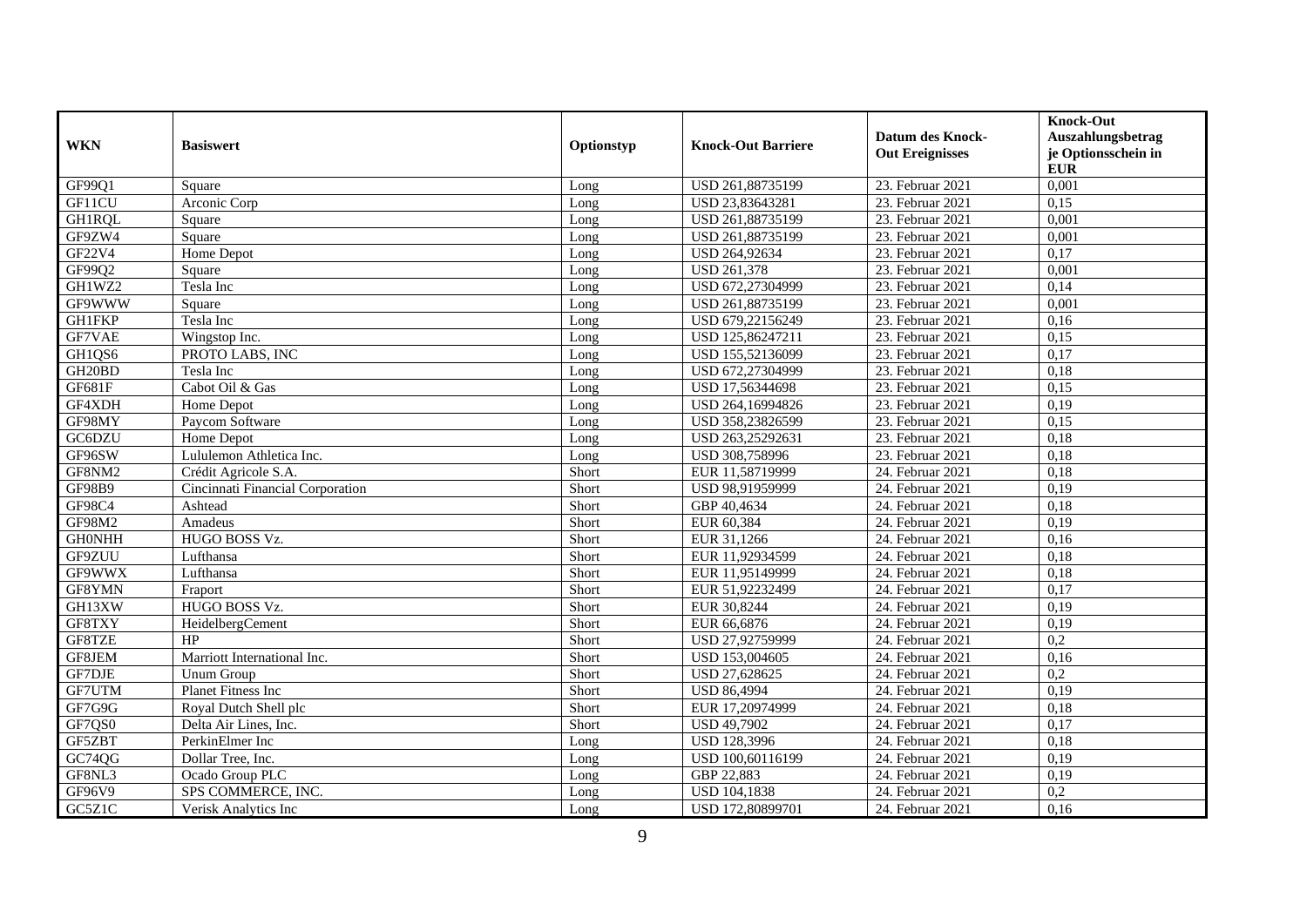| <b>WKN</b>    |                                      | Optionstyp | <b>Knock-Out Barriere</b> | <b>Datum des Knock-</b> | <b>Knock-Out</b><br>Auszahlungsbetrag |
|---------------|--------------------------------------|------------|---------------------------|-------------------------|---------------------------------------|
|               | <b>Basiswert</b>                     |            |                           | <b>Out Ereignisses</b>  | je Optionsschein in<br><b>EUR</b>     |
| GH00Z4        | Fraport                              | Short      | EUR 53,840675             | 24. Februar 2021        | 0,14                                  |
| GF7V57        | Schlumberger                         | Short      | USD 28,93004599           | 24. Februar 2021        | 0,18                                  |
| GF913F        | Splunk Inc.                          | Long       | <b>USD 150,5702</b>       | 24. Februar 2021        | 0,19                                  |
| GF4X3Y        | Amazon.com                           | Long       | USD 3.126,1377            | 24. Februar 2021        | $\overline{0,2}$                      |
| <b>GF560C</b> | Square                               | Long       | USD 248,89229999          | 24. Februar 2021        | 0,15                                  |
| GF99Q3        | Square                               | Long       | USD 248,89229999          | 24. Februar 2021        | 0,15                                  |
| GF62LE        | Verisk Analytics Inc                 | Long       | USD 181,6528              | 24. Februar 2021        | 0,2                                   |
| GC5Z1B        | Verisk Analytics Inc                 | Long       | USD 177,51147946          | 24. Februar 2021        | 0,15                                  |
| GH1QNN        | Square                               | Long       | USD 246,96787499          | 24. Februar 2021        | 0,19                                  |
| GF89WS        | Boeing                               | Short      | USD 216,3624              | 24. Februar 2021        | 0,2                                   |
| GF7QNL        | Nucor Corp.                          | Short      | USD 62,38149999           | 24. Februar 2021        | 0,16                                  |
| GF7YLK        | Southwest Airlines                   | Short      | USD 58,42159999           | 24. Februar 2021        | 0,18                                  |
| GF8UZ8        | <b>Prudential Financial</b>          | Short      | <b>USD 87,0774</b>        | 24. Februar 2021        | 0,17                                  |
| GF7V6D        | Charter Communications, Inc.         | Long       | USD 590,7146              | 24. Februar 2021        | 0,17                                  |
| GF9A7B        | <b>Ouanta Services</b>               | Short      | USD 79,77419999           | 24. Februar 2021        | 0,19                                  |
| GF8LWJ        | Krones                               | Short      | EUR 76,82374999           | 24. Februar 2021        | $\overline{0,2}$                      |
| GF6JNB        | Julius Baer Group                    | Short      | CHF 56,360852             | 24. Februar 2021        | 0,17                                  |
| GF5W2E        | Ubisoft Entertainment S.A.           | Long       | EUR 67,84049999           | 24. Februar 2021        | 0,17                                  |
| GF8VKA        | Exor N.V.                            | Short      | EUR 68,0136               | 24. Februar 2021        | 0,2                                   |
| GF7GDJ        | <b>ING</b> Groep                     | Short      | EUR 9,33159999            | 24. Februar 2021        | $\overline{0,2}$                      |
| GF4932        | Voestalpine                          | Short      | EUR 33,459375             | 24. Februar 2021        | 0,16                                  |
| GF5K2W        | MTU Aero Engines                     | Short      | EUR 212,57931812          | 24. Februar 2021        | 0,19                                  |
| GF2XRB        | HeidelbergCement                     | Short      | EUR 67,83174999           | 24. Februar 2021        | 0,2                                   |
| GF2SYE        | <b>NESTE OYJ</b>                     | Long       | EUR 53,97448              | 24. Februar 2021        | 0,16                                  |
| GB292M        | Airbus                               | Short      | EUR 108,845               | 24. Februar 2021        | 0,19                                  |
| GF8LSD        | MetLife, Inc.                        | Short      | USD 58,86574999           | 24. Februar 2021        | 0,17                                  |
| GF6ZCP        | Visa Inc. - Class A                  | Short      | USD 216,3522              | 24. Februar 2021        | 0,16                                  |
| GF6ZCR        | Visa Inc. - Class A                  | Short      | USD 216,649154            | 24. Februar 2021        | 0,19                                  |
| GF8Y12        | ADVANCED DRAINAGE SYSTEMS, INC.      | Short      | USD 113,60355999          | 24. Februar 2021        | 0,17                                  |
| GF8LRP        | SOUTH STATE CORPORATION              | Short      | USD 85,14674999           | 24. Februar 2021        | 0,17                                  |
| GF8VGS        | United Rentals, Inc.                 | Short      | USD 317,8485              | 24. Februar 2021        | 0,17                                  |
| GF9A54        | Hilton Worldwide Holdings Inc.       | Short      | <b>USD 124,389</b>        | 24. Februar 2021        | 0,15                                  |
| GF77JM        | Chevron                              | Short      | USD 102,61889999          | 24. Februar 2021        | 0,2                                   |
| GF77TH        | Jacobs Engineering Group Inc.        | Short      | USD 118,717322            | 24. Februar 2021        | 0,2                                   |
| GF96RY        | Citigroup                            | Short      | USD 68,07479999           | 24. Februar 2021        | 0,16                                  |
| GF915B        | Morgan Stanley                       | Short      | USD 79,04999999           | 24. Februar 2021        | 0,14                                  |
| GF7QFJ        | <b>Regions Financial Corporation</b> | Short      | <b>USD 22,05725</b>       | 24. Februar 2021        | 0,16                                  |
| GF99V6        | <b>Vulcan Materials Company</b>      | Short      | USD 172,695996            | 24. Februar 2021        | 0,19                                  |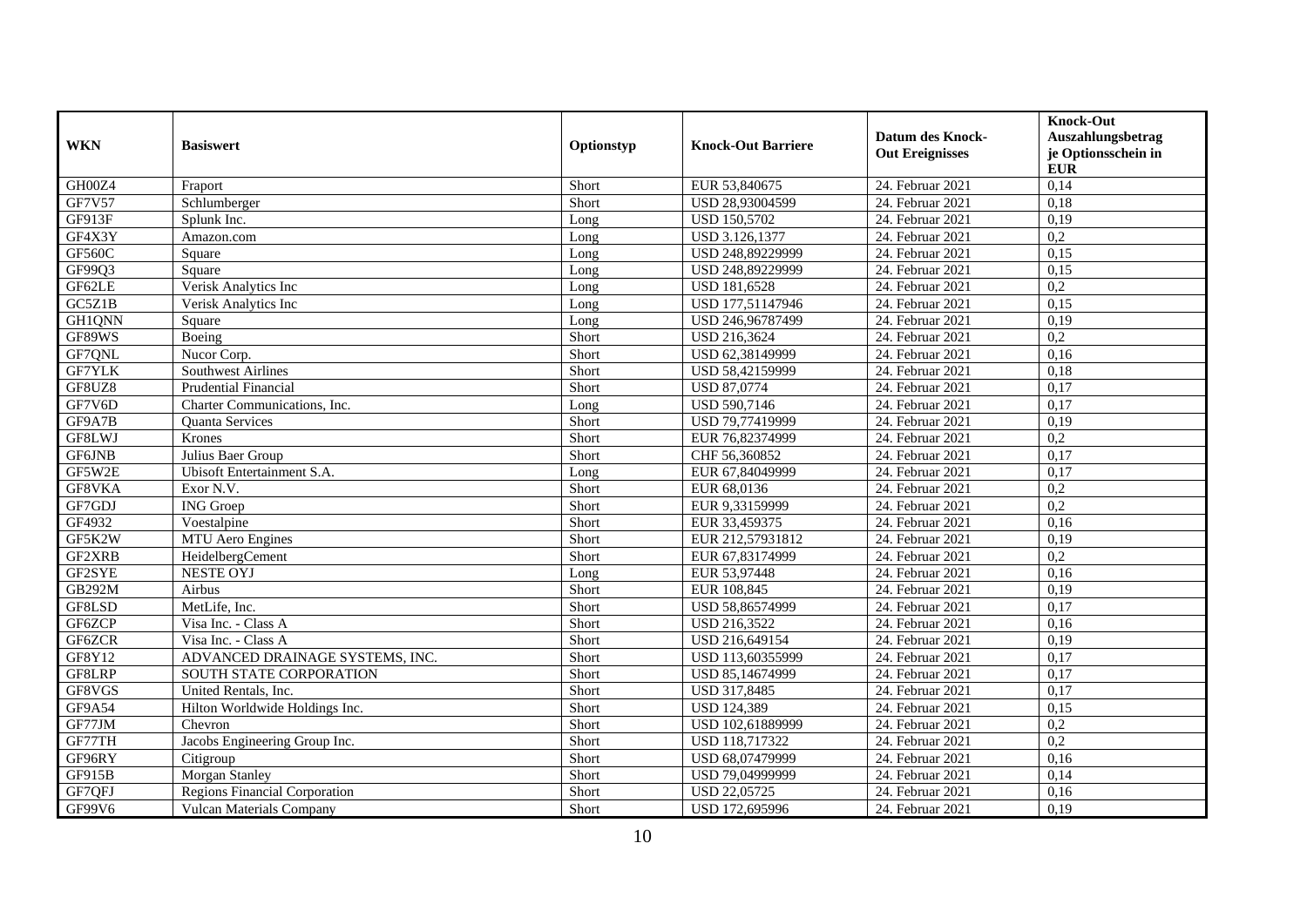| <b>WKN</b>    | <b>Basiswert</b>                    | Optionstyp | <b>Knock-Out Barriere</b> | <b>Datum des Knock-</b> | <b>Knock-Out</b><br>Auszahlungsbetrag |
|---------------|-------------------------------------|------------|---------------------------|-------------------------|---------------------------------------|
|               |                                     |            |                           | <b>Out Ereignisses</b>  | je Optionsschein in<br><b>EUR</b>     |
| <b>GF7DLE</b> | Deutsche Bank                       | Short      | EUR 10,17824999           | 24. Februar 2021        | 0,18                                  |
| GF79VM        | Snap-On Inc                         | Short      | USD 202,30424999          | 24. Februar 2021        | 0,17                                  |
| GH0SP5        | American Airlines Group Inc.        | Short      | USD 21,62551637           | 24. Februar 2021        | 0,15                                  |
| GF72S3        | Boeing                              | Short      | USD 222,85857498          | 24. Februar 2021        | 0,18                                  |
| <b>GF7DRA</b> | Boeing                              | Short      | USD 222,03313334          | 24. Februar 2021        | 0,17                                  |
| GF8B24        | MTU Aero Engines                    | Short      | EUR 203,34617998          | 24. Februar 2021        | 0,15                                  |
| GF8JQ8        | Pioneer Natural Resources Co        | Short      | USD 150,6865              | 24. Februar 2021        | 0,16                                  |
| GF7UUY        | Aareal Bank                         | Short      | EUR 21,09898414           | 24. Februar 2021        | 0,17                                  |
| GF8LXB        | Erste Group Bank AG                 | Short      | EUR 27,489                | 24. Februar 2021        | 0,17                                  |
| GF9A5K        | Chevron                             | Short      | USD 102,12074999          | 24. Februar 2021        | 0,2                                   |
| GF8DMS        | Halozyme Therapeutics Inc.          | Short      | USD 51,58764166           | 24. Februar 2021        | 0,14                                  |
| GF67PX        | <b>Planet Fitness Inc</b>           | Short      | USD 87,58274199           | 24. Februar 2021        | 0,15                                  |
| GH25PU        | Tesla Inc                           | Short      | <b>USD 712,8168</b>       | 24. Februar 2021        | 0,07                                  |
| GF9A1D        | Phillips 66                         | Short      | USD 88,09589999           | 24. Februar 2021        | 0,2                                   |
| GF2HRE        | Visa Inc. - Class A                 | Short      | USD 221,209519            | 24. Februar 2021        | 0,15                                  |
| GH25Q0        | Tesla Inc                           | Short      | USD 714,983204            | 24. Februar 2021        | 0,2                                   |
| GH26S2        | Square                              | Long       | USD 250,662771            | 24. Februar 2021        | 0.07                                  |
| GH26S1        | Square                              | Long       | USD 250,662771            | 24. Februar 2021        | 0,02                                  |
| GF8Y3B        | <b>INTERPUBLIC GROUP COS</b>        | Short      | USD 27,11159999           | 24. Februar 2021        | 0,18                                  |
| GF8VRK        | Schlumberger                        | Short      | USD 29,85950937           | 24. Februar 2021        | 0,19                                  |
| GF72V9        | Kansas City Southern                | Short      | USD 221,81750745          | 24. Februar 2021        | 0,19                                  |
| GF99PA        | <b>SVB</b> Financial Group          | Short      | USD 542,46725             | 24. Februar 2021        | 0,19                                  |
| GH25PX        | Tesla Inc                           | Short      | USD 713,795176            | 24. Februar 2021        | 0,14                                  |
| GF2HP9        | Altria Group, Inc.                  | Short      | USD 45,237806             | 24. Februar 2021        | 0,19                                  |
| GH26S0        | Square                              | Long       | USD 251,4582              | 24. Februar 2021        | 0,001                                 |
| GF8LS8        | <b>M&amp;T</b> Bank Corporation     | Short      | USD 164,16139999          | 24. Februar 2021        | 0,18                                  |
| <b>GF847B</b> | Old Dominion Freight Line, Inc.     | Short      | USD 220,169448            | 24. Februar 2021        | 0,19                                  |
| GC7F7A        | Wal-Mart                            | Long       | USD 132,340643            | 24. Februar 2021        | 0,18                                  |
| GC8Q1E        | <b>Walt Disney</b>                  | Short      | USD 226,65349999          | 24. Februar 2021        | 0,2                                   |
| GF8TWQ        | CHURCHILLDowNS INCORPORATED         | Short      | USD 241,895809            | 24. Februar 2021        | 0,18                                  |
| GC7F1P        | <b>Consolidated Edison</b>          | Long       | USD 66,106823             | 24. Februar 2021        | 0,19                                  |
| GF7U9J        | SILICON LABORATORIES INC.           | Short      | USD 164,4192              | 24. Februar 2021        | 0,2                                   |
| GF7VDF        | WILLSCOT MOBILE MINI HOLDINGS CORP. | Short      | <b>USD 28,0263</b>        | 24. Februar 2021        | 0,19                                  |
| GF8YN4        | Nielsen Holdings PLC                | Short      | USD 24,66867498           | 24. Februar 2021        | 0,18                                  |
| GF7QU2        | Ralph Lauren Corporation            | Short      | USD 121,522375            | 24. Februar 2021        | 0,17                                  |
| GF7VL3        | LATTICE SEMICONDUCTOR CORPORATION   | Short      | USD 50,09060568           | 24. Februar 2021        | 0,17                                  |
| <b>GF7V01</b> | <b>Bank of America Corp</b>         | Short      | USD 36,5856               | 24. Februar 2021        | 0,19                                  |
| GF5C87        | MasterCard                          | Short      | USD 377,19427812          | 24. Februar 2021        | $\overline{0.2}$                      |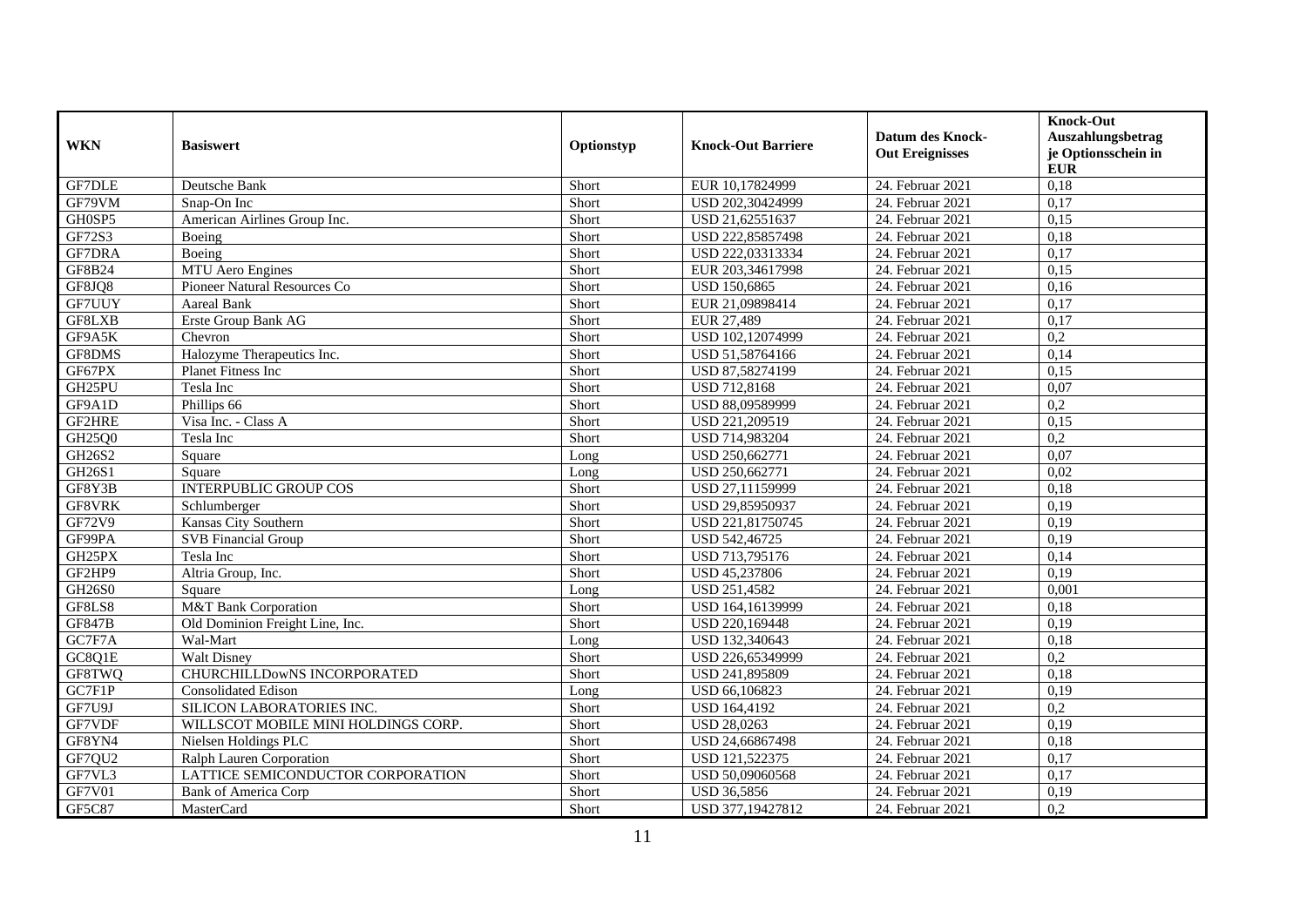| <b>WKN</b> | <b>Basiswert</b>                                       | Optionstyp | <b>Knock-Out Barriere</b> | <b>Datum des Knock-</b><br><b>Out Ereignisses</b> | <b>Knock-Out</b><br>Auszahlungsbetrag<br>je Optionsschein in |
|------------|--------------------------------------------------------|------------|---------------------------|---------------------------------------------------|--------------------------------------------------------------|
|            |                                                        |            |                           |                                                   | <b>EUR</b>                                                   |
| GF6Z50     | Northern Trust Corporation                             | Short      | USD 101,76981399          | 24. Februar 2021                                  | 0,2                                                          |
| GF491X     | Pinnacle West Capital Corporation                      | Long       | USD 72,30317597           | 24. Februar 2021                                  | 0,19                                                         |
| GF4L3E     | Amazon.com                                             | Long       | USD 3.098,66499999        | 24. Februar 2021                                  | $\overline{0.2}$                                             |
| GF1QCY     | Marsh & McLennan                                       | Short      | USD 120,862262            | 24. Februar 2021                                  | 0,2                                                          |
| GF6J9N     | <b>Fleetcor Technologies</b>                           | Short      | USD 291,15594             | 24. Februar 2021                                  | 0,19                                                         |
| GF04AD     | <b>QIAGEN NV</b>                                       | Long       | USD 51,17724137           | 24. Februar 2021                                  | 0,2                                                          |
| GF3TG7     | Dow Jones Industrial Average Index                     | Short      | USD 32.064,023744990001   | 24. Februar 2021                                  | 0,16                                                         |
| GF2MU2     | Dow Jones Industrial Average Index                     | Short      | USD 32.168,096999990001   | 24. Februar 2021                                  | 0,16                                                         |
| GF22NL     | Snap-On Inc                                            | Short      | USD 205,83717299          | 24. Februar 2021                                  | 0,14                                                         |
| GF7VHZ     | TEXAS ROADHOUSE, INC.                                  | Short      | USD 95,76744298           | 24. Februar 2021                                  | 0,14                                                         |
| GF7Y8S     | Ameriprise Financial Inc.                              | Short      | USD 232,16249999          | 24. Februar 2021                                  | 0,19                                                         |
| GF685G     | Pentair PLC                                            | Short      | USD 56,881766             | 24. Februar 2021                                  | 0,18                                                         |
| GF7YHZ     | Darden Restaurants                                     | Short      | <b>USD 138,3393</b>       | 24. Februar 2021                                  | 0,18                                                         |
| GF98HS     | UNIFIRST CORPORATION                                   | Short      | USD 246,26879999          | 24. Februar 2021                                  | 0,17                                                         |
| GF8Y4C     | Cincinnati Financial Corporation                       | Short      | USD 100,87024999          | 24. Februar 2021                                  | 0,18                                                         |
| GF77Q2     | MasterCard                                             | Short      | USD 364,576968            | 24. Februar 2021                                  | 0,17                                                         |
| GC60J3     | MasterCard                                             | Short      | USD 365,45301799          | 24. Februar 2021                                  | 0,18                                                         |
| GF7Y8Q     | Parker-Hannifin Corporation                            | Short      | USD 291,73019999          | 24. Februar 2021                                  | 0,17                                                         |
| GF8DUU     | Comerica Incorporated                                  | Short      | USD 72,199625             | 24. Februar 2021                                  | 0,18                                                         |
| GF7LX7     | CDW Corporation                                        | Short      | USD 160,6995              | 24. Februar 2021                                  | 0,18                                                         |
| GF6JJR     | <b>Truist Financial Corp</b>                           | Short      | USD 60,4919               | 24. Februar 2021                                  | 0,16                                                         |
| GF8NFG     | Martin Marietta Materials, Inc.                        | Short      | USD 345,8843              | 24. Februar 2021                                  | 0,14                                                         |
| GF96XV     | <b>First Republic Bank</b>                             | Short      | USD 177,02775             | 24. Februar 2021                                  | 0,15                                                         |
| GF8LRX     | Lamb Weston Holdings Inc                               | Short      | USD 84,73139999           | 24. Februar 2021                                  | 0,14                                                         |
| GF96R7     | The Estee Lauder Companies Inc.                        | Short      | <b>USD 297,738</b>        | 24. Februar 2021                                  | 0,16                                                         |
| GF6VCP     | Boeing                                                 | Short      | USD 228,32729375          | 24. Februar 2021                                  | 0,19                                                         |
| GF5C37     | Boeing                                                 | Short      | <b>USD 224,8472</b>       | 24. Februar 2021                                  | 0,18                                                         |
| GF89YT     | Martin Marietta Materials, Inc.                        | Short      | USD 344,20524999          | 24. Februar 2021                                  | 0,16                                                         |
| GF98JR     | Veolia Environment                                     | Short      | EUR 23,5518               | 24. Februar 2021                                  | 0,17                                                         |
| GF6EV2     | Safran                                                 | Short      | EUR 122,2095              | 24. Februar 2021                                  | 0,19                                                         |
| GF96Q7     | Airbus                                                 | Short      | EUR 102,94757998          | 24. Februar 2021                                  | 0,16                                                         |
| GF8XXX     | Société Générale                                       | Short      | EUR 20,8745               | 24. Februar 2021                                  | 0,19                                                         |
| GF7V4C     | Safran                                                 | Short      | EUR 121,61624999          | 24. Februar 2021                                  | 0,18                                                         |
| GF7UYQ     | STOXX(r) Europe 600 Travel & Leisure Index (Price EUR) | Short      | EUR 257,85924999          | 24. Februar 2021                                  | 0,19                                                         |
| GF77GM     | <b>UBS</b>                                             | Short      | CHF 14,69565              | 24. Februar 2021                                  | 0,2                                                          |
| GF8JNP     | Antofagasta                                            | Short      | GBP 18,9314               | 22. Februar 2021                                  | 0,17                                                         |
| GF7Y5N     | Aurubis                                                | Short      | EUR 73,24649999           | 22. Februar 2021                                  | 0,18                                                         |
| GF3CNC     | <b>ADO</b> Properties SA                               | Long       | EUR 24,03174              | 22. Februar 2021                                  | 0,17                                                         |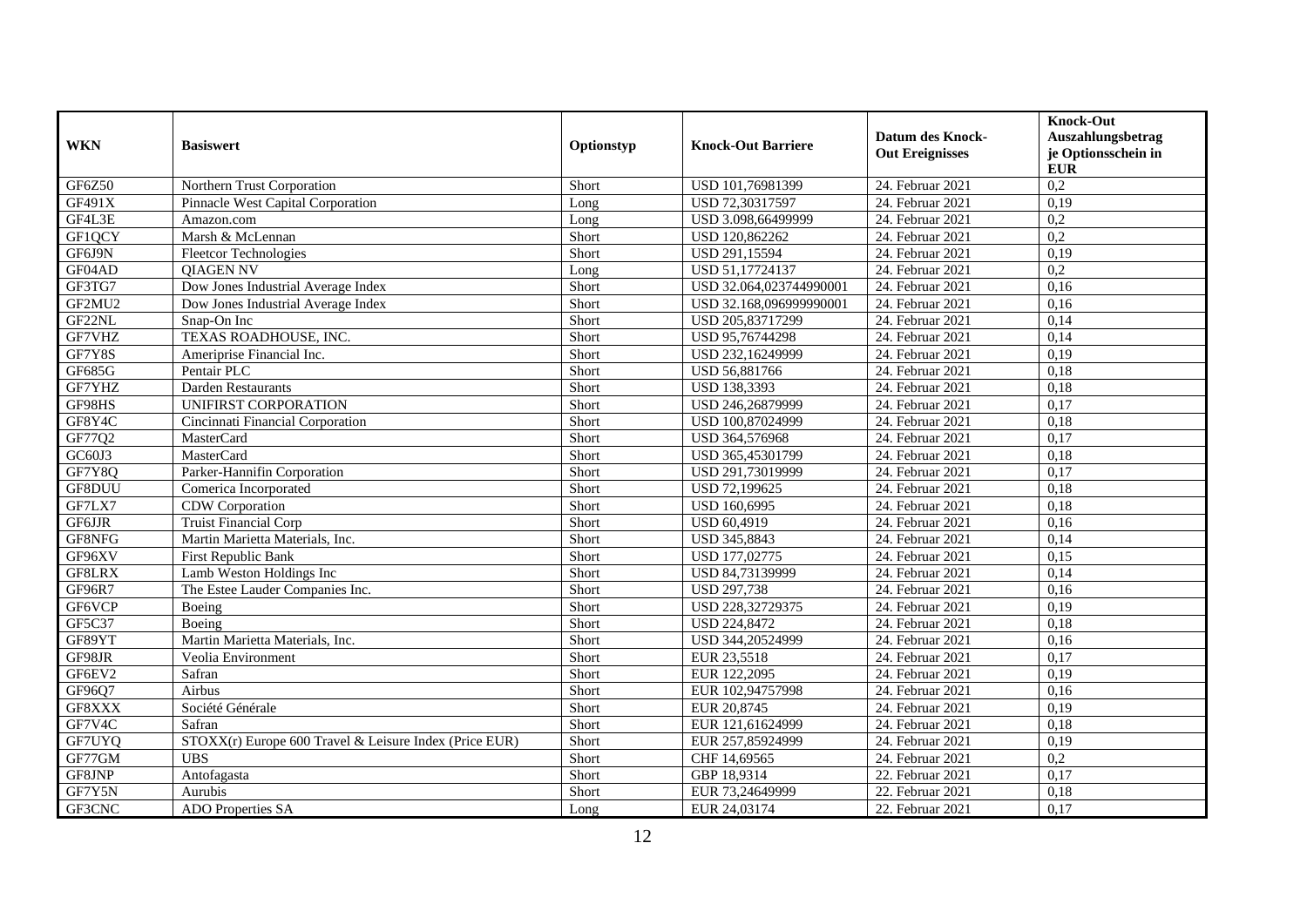| <b>WKN</b>    | <b>Basiswert</b>                         | Optionstyp | <b>Knock-Out Barriere</b> | <b>Datum des Knock-</b> | <b>Knock-Out</b><br>Auszahlungsbetrag |
|---------------|------------------------------------------|------------|---------------------------|-------------------------|---------------------------------------|
|               |                                          |            |                           | <b>Out Ereignisses</b>  | je Optionsschein in<br><b>EUR</b>     |
| GF8VRP        | Stroeer                                  | Long       | EUR 67,28675726           | 22. Februar 2021        | 0,2                                   |
| GF8JST        | ADO Properties SA                        | Long       | EUR 24,108                | 22. Februar 2021        | 0,2                                   |
| <b>GH0QTT</b> | <b>SMA Solar Technology</b>              | Long       | EUR 53,73440569           | 22. Februar 2021        | 0,15                                  |
| GF8U4S        | Salzgitter                               | Short      | EUR 23,8342               | 22. Februar 2021        | 0,16                                  |
| GF4UM6        | <b>Sixt</b>                              | Long       | EUR 93,45629999           | 22. Februar 2021        | 0,18                                  |
| GC0N4B        | <b>SMA Solar Technology</b>              | Long       | EUR 56,7875               | 22. Februar 2021        | 0,16                                  |
| GF77UF        | Valeo SA                                 | Long       | EUR 30,81743315           | 22. Februar 2021        | 0,17                                  |
| GC0LG8        | CompuGroup Medical SE & Co KgaA          | Long       | EUR 74,68999999           | 22. Februar 2021        | 0,18                                  |
| GF7DT6        | Ubisoft Entertainment S.A.               | Long       | EUR 71,85359999           | 22. Februar 2021        | 0,18                                  |
| GF5W2D        | Ubisoft Entertainment S.A.               | Long       | EUR 71,75095199           | 22. Februar 2021        | 0,15                                  |
| GF89VE        | Varta AG                                 | Long       | EUR 126,37625             | 22. Februar 2021        | 0,19                                  |
| GF9LM3        | Varta AG                                 | Long       | EUR 126,37625             | 22. Februar 2021        | 0,17                                  |
| GF8U1N        | Delivery Hero AG                         | Long       | EUR 119.266               | 22. Februar 2021        | 0,17                                  |
| GF99PS        | Delivery Hero AG                         | Long       | EUR 119,266               | 22. Februar 2021        | 0,13                                  |
| GF8JZD        | Software                                 | Short      | EUR 37,6584               | 22. Februar 2021        | 0,16                                  |
| GF8JQ7        | Pioneer Natural Resources Co             | Short      | USD 137,9582              | 22. Februar 2021        | 0,17                                  |
| GF8DP8        | <b>OMV</b>                               | Short      | EUR 40,1288               | 22. Februar 2021        | 0,17                                  |
| GF62J5        | Thermo Fisher Scientific, Inc.           | Long       | USD 469,2828              | 22. Februar 2021        | 0,15                                  |
| GF98K4        | Expedia Group, Inc.                      | Short      | USD 163,6876              | 22. Februar 2021        | 0,18                                  |
| GF8JAF        | <b>VERBUND AG</b>                        | Long       | EUR 65,37374999           | 22. Februar 2021        | 0,17                                  |
| GF8VQA        | MARRIOTT VACATIONS WORLDWIDE CORPORATION | Short      | USD 160,7315              | 22. Februar 2021        | 0,18                                  |
| <b>GH18R4</b> | <b>Oualys</b> Inc.                       | Long       | USD 100,11319             | 22. Februar 2021        | 0,18                                  |
| GF4LDE        | Thermo Fisher Scientific, Inc.           | Long       | USD 469,2828              | 22. Februar 2021        | 0,18                                  |
| GF8YUR        | General Electric                         | Short      | USD 12,32049999           | 22. Februar 2021        | 0,18                                  |
| <b>GF8U18</b> | JinkoSolar Holding Co Ltd                | Long       | USD 55,95975              | 22. Februar 2021        | 0,16                                  |
| GH15XK        | Tesla Inc                                | Long       | <b>USD 765,674</b>        | 22. Februar 2021        | 0,16                                  |
| <b>GH1FKD</b> | Tesla Inc                                | Long       | <b>USD 765,674</b>        | 22. Februar 2021        | 0,17                                  |
| GH0SP9        | Tesla Inc                                | Long       | USD 763,25196999          | 22. Februar 2021        | 0,13                                  |
| GF72R1        | Solvay SA                                | Short      | EUR 98,483388             | 22. Februar 2021        | 0,16                                  |
| GF4PBR        | PFEIFFER VACUUM                          | Long       | EUR 165,94499999          | 22. Februar 2021        | 0,17                                  |
| GF9A0J        | <b>OMV</b>                               | Short      | EUR 39,93399999           | 22. Februar 2021        | 0,14                                  |
| GF99PX        | HelloFresh SE                            | Long       | EUR 67,343248             | 22. Februar 2021        | 0,19                                  |
| GF7WJ5        | Principal Financial Group, Inc.          | Short      | USD 57,43849908           | 22. Februar 2021        | 0,16                                  |
| <b>GHONEK</b> | Apache Corp                              | Short      | <b>USD 18,5606</b>        | 22. Februar 2021        | 0,17                                  |
| GF8U8M        | <b>MGM</b> Resorts International         | Short      | <b>USD 37,5126</b>        | 22. Februar 2021        | 0,19                                  |
| GF91B4        | Nokia                                    | Long       | EUR 3,32660999            | 22. Februar 2021        | 0,15                                  |
| GH1GKH        | Baidu, Inc.                              | Short      | USD 347,76192099          | 22. Februar 2021        | 0,18                                  |
| GH1BFY        | Baidu, Inc.                              | Short      | <b>USD 350,1073</b>       | 22. Februar 2021        | 0,18                                  |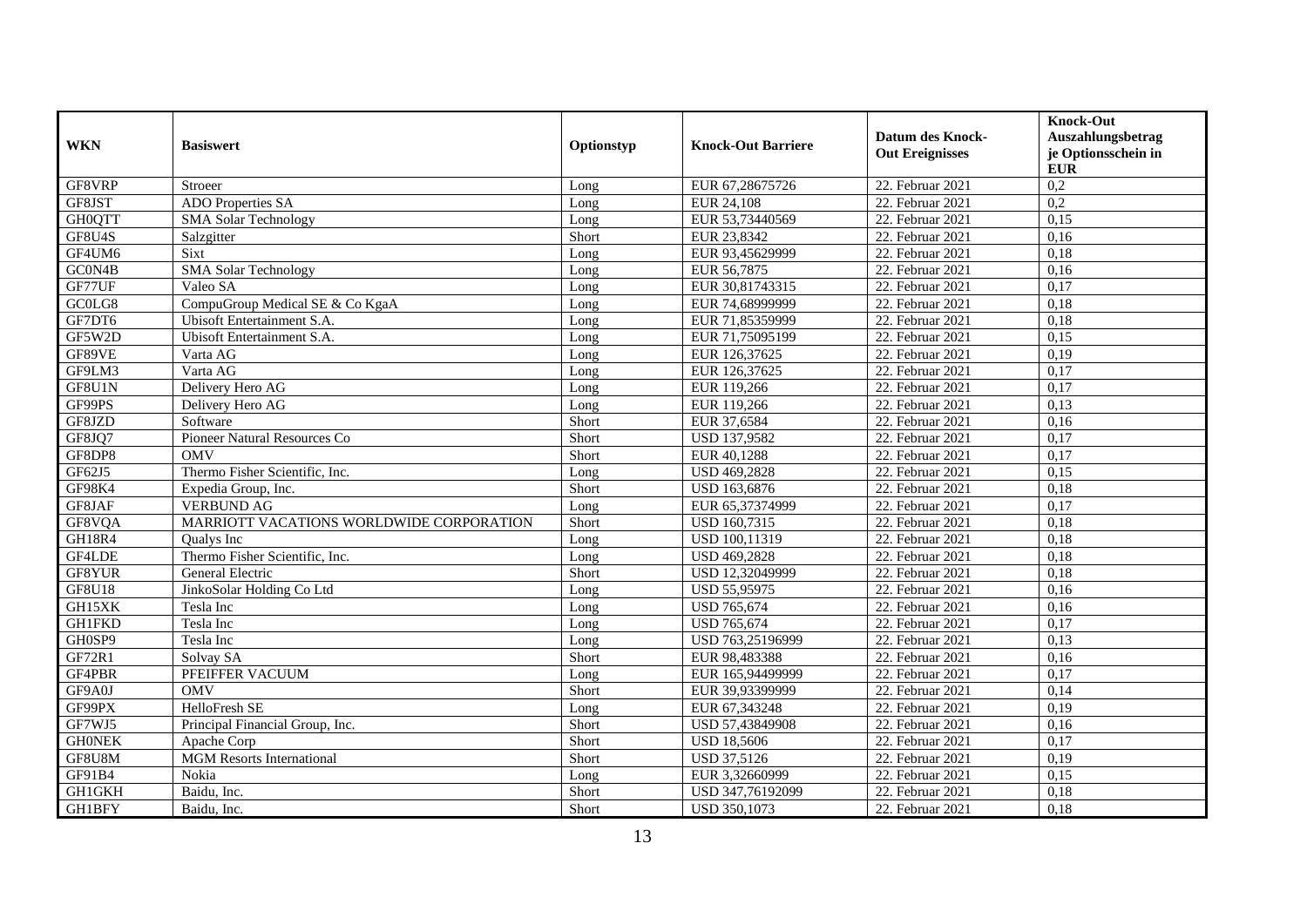|               |                                                        |            |                           |                                                   | <b>Knock-Out</b>                         |
|---------------|--------------------------------------------------------|------------|---------------------------|---------------------------------------------------|------------------------------------------|
| <b>WKN</b>    | <b>Basiswert</b>                                       | Optionstyp | <b>Knock-Out Barriere</b> | <b>Datum des Knock-</b><br><b>Out Ereignisses</b> | Auszahlungsbetrag<br>je Optionsschein in |
| GF4CF0        | Anheuser-Busch InBev                                   | Long       | EUR 52,2928               | 22. Februar 2021                                  | <b>EUR</b><br>0,18                       |
| GF7QLT        | <b>EOG</b> Resources                                   | Short      | USD 65,19167899           | 22. Februar 2021                                  | 0,19                                     |
| GF9A2B        | Delta Air Lines, Inc.                                  | Short      | USD 47,98204373           | 22. Februar 2021                                  | 0,19                                     |
| GH0KX1        | American Airlines Group Inc.                           | Short      | USD 20,10726875           | 22. Februar 2021                                  | 0,16                                     |
| GF93JV        | Marriott International Inc.                            | Short      | USD 141,78571199          | 22. Februar 2021                                  | 0,19                                     |
| GF8DPG        | STOXX(r) Europe 600 Travel & Leisure Index (Price EUR) | Short      | EUR 252,8172              | 22. Februar 2021                                  | 0,18                                     |
| GF7DQR        | Beyond Meat, Inc.                                      | Long       | USD 156,21449999          | 22. Februar 2021                                  | 0,17                                     |
| GF53FE        | Mercadolibre                                           | Long       | USD 1.799,304             | 22. Februar 2021                                  | 0,13                                     |
| GF9ZV4        | Evotec                                                 | Long       | EUR 33,095384             | 22. Februar 2021                                  | 0,15                                     |
| GF8TTX        | STOXX(r) Europe 600 Travel & Leisure Index (Price EUR) | Short      | EUR 251,62887168          | 22. Februar 2021                                  | 0,16                                     |
| <b>GHOJEF</b> | Devon Energy                                           | Short      | USD 22,09854698           | 22. Februar 2021                                  | 0,18                                     |
| GF89ZT        | Zions Bancorporation, N.A.                             | Short      | <b>USD 53,251</b>         | 22. Februar 2021                                  | $\overline{0.2}$                         |
| GC9126        | Pinnacle West Capital Corporation                      | Long       | USD 74,498394             | 22. Februar 2021                                  | 0,18                                     |
| GF6JP7        | People's United Financial Inc                          | Short      | USD 17,51097687           | 22. Februar 2021                                  | 0,15                                     |
| GF910X        | RAPID7, INC.                                           | Long       | USD 79,67520032           | 22. Februar 2021                                  | 0,16                                     |
| GF8VG4        | STIFEL FINANCIAL CORP.                                 | Short      | USD 60,40235999           | 22. Februar 2021                                  | 0,15                                     |
| GF96L3        | Deutsche Bank                                          | Short      | EUR 9,7512                | 22. Februar 2021                                  | 0,17                                     |
| GF8DSK        | Halliburton Co                                         | Short      | <b>USD 21,43018</b>       | 22. Februar 2021                                  | 0,16                                     |
| GF96P2        | Comerica Incorporated                                  | Short      | USD 68,37774999           | 22. Februar 2021                                  | 0.16                                     |
| GF7QNK        | Nucor Corp.                                            | Short      | <b>USD 59,2008</b>        | 22. Februar 2021                                  | 0,16                                     |
| GF9WWN        | Lufthansa                                              | Short      | EUR 11,26079999           | 22. Februar 2021                                  | 0,19                                     |
| GF6V9K        | Airbus                                                 | Short      | EUR 94,52309999           | 22. Februar 2021                                  | 0,19                                     |
| GF8YQG        | Easyjet                                                | Short      | GBP 8,8182008             | 22. Februar 2021                                  | 0,14                                     |
| GF89VN        | Deutsche Bank                                          | Short      | EUR 9,78083599            | 22. Februar 2021                                  | 0,14                                     |
| GF93BZ        | Valero Energy Corporation                              | Short      | USD 74,212375             | 22. Februar 2021                                  | 0,2                                      |
| <b>GF6EUY</b> | Safran                                                 | Short      | EUR 114,29099999          | 22. Februar 2021                                  | 0,15                                     |
| GF84YT        | Las Vegas Sands Corp.                                  | Short      | USD 62,611272             | 22. Februar 2021                                  | 0,15                                     |
| GF99Z3        | Airbus                                                 | Short      | EUR 95,47750799           | 22. Februar 2021                                  | 0,2                                      |
| GF91F9        | Just Eat Takeaway.com N.V.                             | Long       | EUR 83,24747199           | 22. Februar 2021                                  | 0,18                                     |
| GF93B2        | Airbus                                                 | Short      | EUR 95,47750799           | 22. Februar 2021                                  | 0,14                                     |
| GH0YMY        | Freeport-McMoRan                                       | Short      | <b>USD 38,6147</b>        | 22. Februar 2021                                  | 0,16                                     |
| GF5SF5        | Amazon.com                                             | Long       | USD 3.180,35213999        | 22. Februar 2021                                  | 0,17                                     |
| GF6EK6        | HelloFresh SE                                          | Long       | EUR 67,15097615           | 22. Februar 2021                                  | 0,19                                     |
| GF90ZA        | Tesla Inc                                              | Long       | USD 738,1725              | 22. Februar 2021                                  | 0,17                                     |
| GF5YUZ        | Amazon.com                                             | Long       | USD 3.184,90199999        | 22. Februar 2021                                  | 0,18                                     |
| GF4CKR        | <b>Edwards Lifesciences Corporation</b>                | Long       | <b>USD 82,6238</b>        | 22. Februar 2021                                  | 0,19                                     |
| GF3QR9        | Lululemon Athletica Inc.                               | Long       | USD 315,82614374          | 22. Februar 2021                                  | 0,19                                     |
| GB3OGK        | <b>HollyFrontier Corp</b>                              | Short      | <b>USD 40,249</b>         | 22. Februar 2021                                  | 0,19                                     |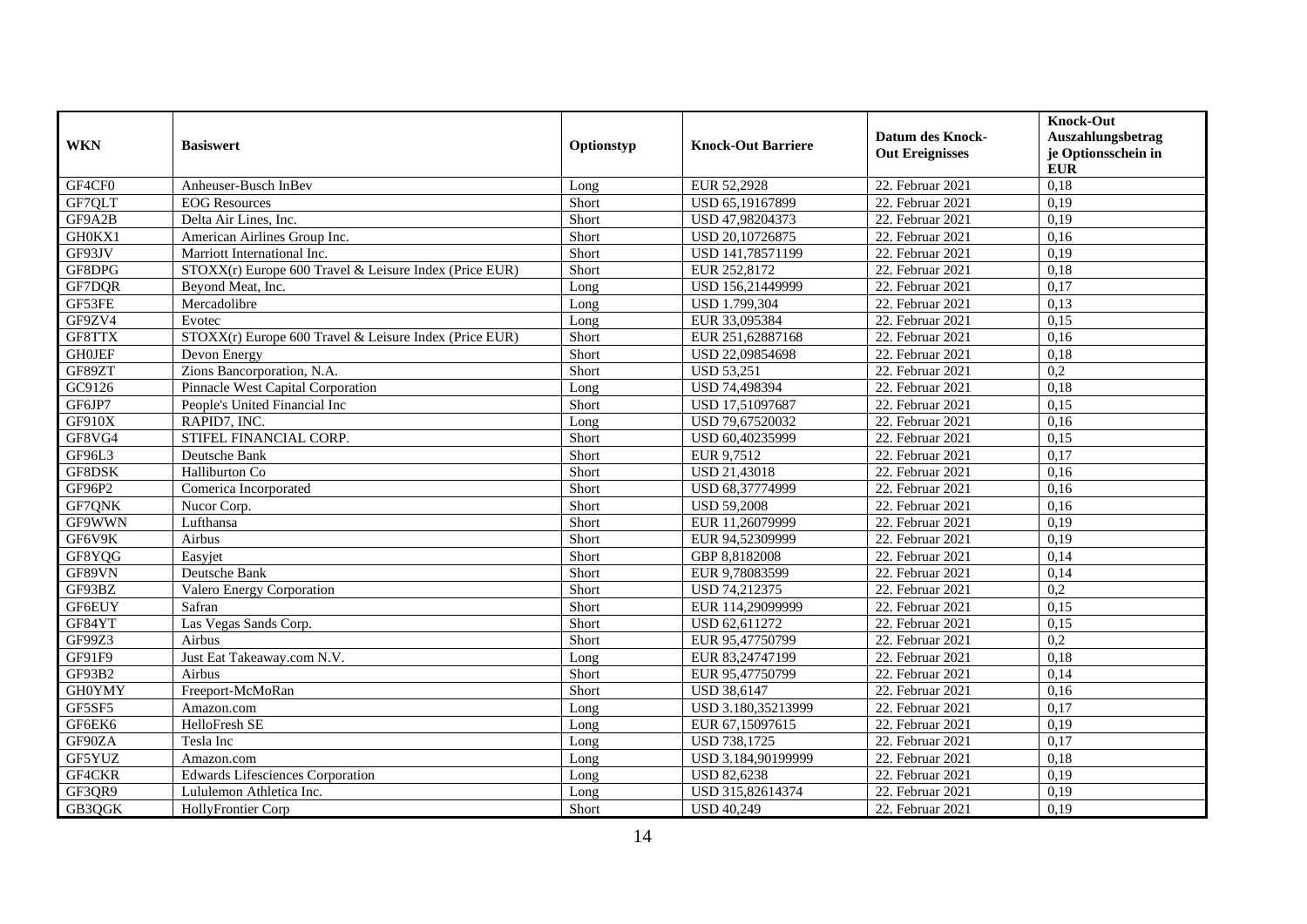|               |                                 |            |                           | <b>Datum des Knock-</b> | <b>Knock-Out</b><br>Auszahlungsbetrag |
|---------------|---------------------------------|------------|---------------------------|-------------------------|---------------------------------------|
| <b>WKN</b>    | <b>Basiswert</b>                | Optionstyp | <b>Knock-Out Barriere</b> | <b>Out Ereignisses</b>  | je Optionsschein in<br><b>EUR</b>     |
| GF7WGV        | POOL CORPORATION                | Long       | USD 313,167232            | 22. Februar 2021        | 0,16                                  |
| GF7QGE        | Rollins Inc                     | Long       | <b>USD 35,0938</b>        | 22. Februar 2021        | 0,19                                  |
| GF8UX1        | <b>BLACKLINE, INC.</b>          | Long       | USD 122,40104905          | 22. Februar 2021        | 0,2                                   |
| <b>GH1WYQ</b> | Tesla Inc                       | Long       | USD 712,5764632           | 22. Februar 2021        | 0,15                                  |
| <b>GH1FKE</b> | Tesla Inc                       | Long       | USD 712,5764632           | 22. Februar 2021        | 0,16                                  |
| GF84RL        | APPFOLIO, INC.                  | Long       | USD 163,40733764          | 22. Februar 2021        | 0,15                                  |
| <b>GH1BHS</b> | Tesla Inc                       | Long       | USD 712,5764632           | 22. Februar 2021        | 0,14                                  |
| <b>GH0QTH</b> | Plug Power                      | Long       | USD 50,94751999           | 22. Februar 2021        | 0,15                                  |
| <b>GHOQTL</b> | Plug Power                      | Long       | USD 50.68271999           | 22. Februar 2021        | 0,17                                  |
| <b>GHOVEX</b> | Tesla Inc                       | Long       | USD 722,52597613          | 22. Februar 2021        | 0,17                                  |
| GF3A76        | Tesla Inc                       | Long       | USD 733,0969              | 22. Februar 2021        | 0,18                                  |
| GH1T21        | Tesla Inc                       | Long       | USD 725,04284151          | 22. Februar 2021        | 0,18                                  |
| GH1T1Y        | Tesla Inc                       | Long       | USD 727,11884             | 22. Februar 2021        | 0,17                                  |
| GF8Y0U        | TEXAS ROADHOUSE, INC.           | Short      | USD 91,64098829           | 22. Februar 2021        | 0,16                                  |
| GF6RUD        | <b>BIOGEN INC.</b>              | Short      | USD 285,30874999          | 22. Februar 2021        | 0,16                                  |
| GF99S4        | BorgWarner, Inc.                | Short      | <b>USD 44,649</b>         | 22. Februar 2021        | 0,18                                  |
| GF8JYJ        | Louisiana-Pacific Corporation   | Short      | <b>USD 48,7087</b>        | 22. Februar 2021        | 0,16                                  |
| GF8LMC        | <b>BALCHEM CORPORATION</b>      | Short      | USD 121,56137637          | 22. Februar 2021        | 0,14                                  |
| GF8JYW        | Live Nation Entertainment. Inc. | Short      | <b>USD 90,7327</b>        | 22. Februar 2021        | 0.14                                  |
| GF79WB        | Kinder Morgan Inc.              | Short      | USD 15,280144             | 22. Februar 2021        | 0,2                                   |
| GF8U2C        | <b>Walt Disney</b>              | Short      | USD 192,94728123          | 22. Februar 2021        | 0,19                                  |
| GF6JHH        | Loews Corporation               | Short      | <b>USD 49,088484</b>      | 22. Februar 2021        | 0,16                                  |
| GF7WDJ        | Robert Half International, Inc. | Short      | <b>USD 80,7829</b>        | 22. Februar 2021        | 0,2                                   |
| GF7QE7        | CF Industries Holdings, Inc.    | Short      | USD 47,13279999           | 22. Februar 2021        | 0,19                                  |
| GF4S6L        | Caterpillar Inc                 | Short      | USD 217,781625            | 22. Februar 2021        | 0,18                                  |
| GF84L1        | Wynn Resorts Limited            | Short      | USD 131,19089398          | 22. Februar 2021        | 0,15                                  |
| GH15XG        | Peloton Interactive Inc.        | Long       | USD 131,45313899          | 22. Februar 2021        | 0,18                                  |
| GF96WZ        | <b>Bank of America Corp</b>     | Short      | <b>USD 35,2308</b>        | 22. Februar 2021        | 0,15                                  |
| GF8JZ6        | United Rentals, Inc.            | Short      | USD 298,7103              | 22. Februar 2021        | 0,19                                  |
| GF9185        | NOV Inc                         | Short      | USD 14,88442698           | 22. Februar 2021        | 0,17                                  |
| GF8VPA        | Porsche                         | Short      | EUR 66.23879999           | 22. Februar 2021        | 0,14                                  |
| GF89Z7        | Williams Companies Inc          | Short      | <b>USD 23,0928</b>        | 22. Februar 2021        | 0,17                                  |
| GF8VP4        | PVH Corp.                       | Short      | USD 97,77679198           | 22. Februar 2021        | 0,18                                  |
| GF99UZ        | Deutsche Bank                   | Short      | EUR 9,79899999            | 22. Februar 2021        | 0,17                                  |
| GF8LKQ        | <b>Walt Disney</b>              | Short      | USD 192,23262746          | 22. Februar 2021        | 0,17                                  |
| GC768B        | Iberdrola                       | Long       | EUR 10,26721899           | 22. Februar 2021        | 0,16                                  |
| <b>GH0JFV</b> | <b>SMA Solar Technology</b>     | Long       | EUR 53,3985               | 22. Februar 2021        | 0,17                                  |
| GF6EV1        | Safran                          | Short      | EUR 116,89705441          | 22. Februar 2021        | 0,19                                  |